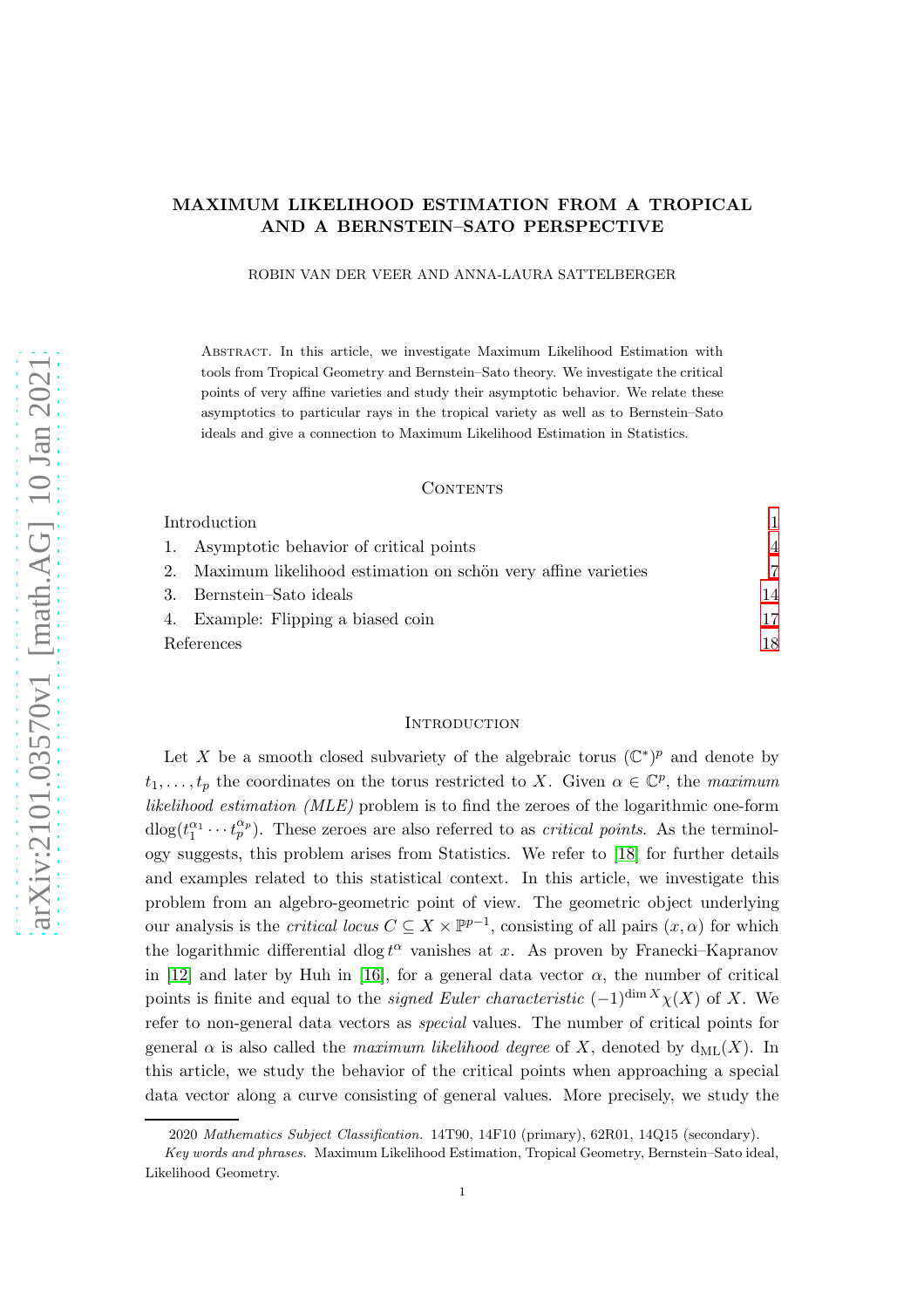subset  $S_F \subseteq \mathbb{P}^{p-1}$  consisting of all data vectors  $\alpha$  for which at least one of the  $d_{ML}(X)$ many critical points leaves X as we approach  $\alpha$ . In this case, at least one of the coordinates of some critical point approaches either zero or infinity. To obtain more refined information of the asymptotic behavior, we keep track of the direction in which this critical point escapes by recording it in a set  $Q_{F,\alpha} \subseteq \mathbb{Z}^p$ . The points in  $Q_{F,\alpha}$  essentially describe which torus orbits in a tropical compactification of  $X$  are approached by the critical points as one approaches  $\alpha$ . In Section [1,](#page-3-0) we introduce both of these objects in the general setting of a smooth variety  $X$  with a tuple of nowhere vanishing regular functions  $F = (f_1, \ldots, f_p)$  on it. It turns out that both  $S_F$  and  $Q_{F,\alpha}$  are closely related to the divisorial valuations corresponding to the irreducible components of the boundary in a smooth compactification of  $X$  with simple normal crossings boundary. The critical points for special data vectors were, among others, also studied in [\[7\]](#page-17-2) for the case of hyperplane arrangements and in [\[25\]](#page-18-2) using probabilistic methods. To study  $S_F$ and  $Q_{F,\alpha}$ , a good understanding of a smooth compactification and its boundary components is essential, which we tackle in Section [2.](#page-6-0) A natural class of compactifications of closed subvarieties  $X$  of tori is provided by the tropical compactifications of [\[29\]](#page-18-3). Tropical compactifications are constructed by taking the closure  $X^{\Sigma}$  of X in the toric variety associated to a fan  $\Sigma$  whose support is the tropical variety of X. In general, these compactifications are not smooth. The variety  $X$  is called schön if it allows for a tropical compactification that is smooth and whose boundary is a simple normal crossings divisor. This class of subvarieties of tori provides a common generalization of hyperplane arrangement complements and of Newton non-degenerate hypersurfaces as shown in [\[15\]](#page-18-4). For these compactifications, we prove the following theorem.

**Theorem [2.7.](#page-7-0)** Let  $E_i$  be an irreducible component of the boundary in a smooth tropical compactification of  $X$  with simple normal crossings boundary. Assume that  $\chi(E_i^{\circ}) \neq 0$ , where  $E_i^{\circ} := E_i \setminus (\cup_{j \neq i} (E_i \cap E_j))$ . Then for general  $\alpha$  in the hyperplane  $H_{E_i} = \{\text{ord}_{E_i}(t_1)s_1 + \cdots + \text{ord}_{E_i}(t_p)s_p = 0\},\$  the vector  $(\text{ord}_{E_i}(t_1), \ldots, \text{ord}_{E_i}(t_p))$  is contained in  $Q_{F,\alpha}$ . In particular the hyperplane  $H_{E_i}$  is contained in  $S_F$ . Moreover, these hyperplanes are the only codimension-one components of  $S_F$ .

The toric variety associated to  $\Sigma$  has codimension-one open torus orbits  $\mathcal{O}_{\tau}$  indexed by the rays  $\tau \in \Sigma$ . The boundary component  $E_i^{\circ}$  is an irreducible component of  $X^{\Sigma} \cap \mathcal{O}_{\tau}$  for some  $\tau \in \Sigma$  and thus the condition that  $\chi(E_i^{\circ}) \neq 0$  is a property of the ray  $\tau$  in the tropical variety of X. To translate this condition into a tropical condition, we define the notion of rigid rays in  $Trop(X)$ , namely those rays for which any small perturbation of the ray changes the associated initial ideal.

**Proposition [2.12.](#page-9-0)** Assume that for all  $\tau \in \Sigma$ , the intersection  $X^{\Sigma} \cap \mathcal{O}_{\tau}$  is connected. If  $\tau$  is a rigid ray, then for general  $\alpha$  in the hyperplane orthogonal to  $\tau$ , the primitive generator of the ray lies in  $Q_{F,\alpha}$ . In particular,  $\tau^{\perp} \subseteq S_F$ . This gives a bijection of the rigid rays in  $\text{Top}(X)$  and the codimension-one components of  $S_F$ .

This proposition completely determines the critical slopes of F in terms of tropical data associated to X. By the very definition of  $Q_{F,\alpha}$ , this proposition gives a description of the asymptotic behavior of the critical points as we approach the special set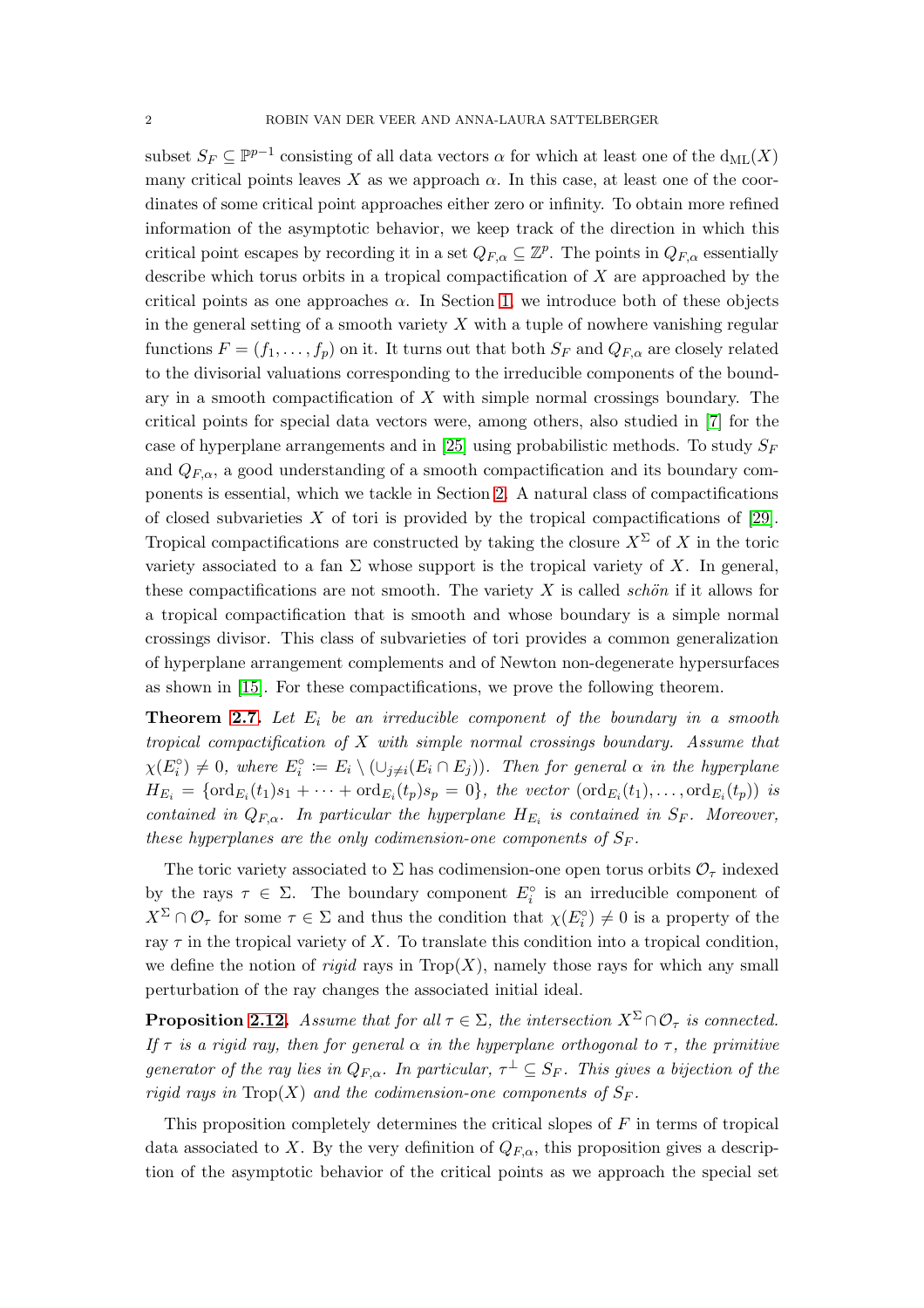of data vectors formed by the hyperplane orthogonal to a rigid ray. We refer to Section [2.1](#page-6-1) for a more explicit interpretation of this result in terms of maximum likelihood estimation.

In Section [3,](#page-13-0) we relate these results to Bernstein–Sato ideals. For a tuple  $F =$  $(f_1, \ldots, f_p)$  of regular functions on a smooth algebraic variety, the Bernstein–Sato *ideal* of F is the ideal  $B_F$  in  $\mathbb{C}[s_1,\ldots,s_p]$  consisting of polynomials b for which there exists a global algebraic linear partial differential operator  $P(s_1, \ldots, s_p)$  such that

$$
P\bullet \left(f_1^{s_1+1}\cdots f_p^{s_p+1}\right) = b\cdot f_1^{s_1}\cdots f_p^{s_p}.
$$

This definition is a generalization of the Bernstein–Sato polynomial of a single regular function f. It is an intricate invariant of the tuple  $F$  which is related to the singularities of the hypersurface  $V(f_1 \cdots f_p)$ , see for instance [\[3\]](#page-17-3) or [\[4\]](#page-17-4) for relations to monodromy eigenvalues. Sabbah [\[26\]](#page-18-5) showed that the Bernstein–Sato ideal is non-zero and that the codimension-one components of the Bernstein–Sato variety  $V(B_F)$  are affine hyperplanes with rational coefficients. The set of *Bernstein–Sato slopes of*  $F$ , denoted by  $BS_F \subseteq \mathbb{C}^p$ , is the union of these hyperplanes after translating them to the origin. We denote by  $\mathbb{P}(BS_F)$  the projectivization of this set. Maisonobe [\[23\]](#page-18-6) gave a geometric description the Bernstein–Sato slopes. We denote by  $Y$  the closure of  $X$ inside  $\mathbb{C}^p$  and we study the Bernstein–Sato ideal of the tuple of coordinate functions on  $\mathbb{C}^p$  restricted to Y. In this case, we deduce the following theorem using Maisonobe's description of the Bernstein–Sato slopes.

**Theorem [3.4.](#page-14-0)** Assume that for all rays  $\tau \in \Sigma$  the intersection  $X^{\Sigma} \cap \mathcal{O}_{\tau}$  is connected. Then the irreducible components of  $S_F \cap \mathbb{P}(\text{BS}_F)$  are exactly the hyperplanes  $\tau^{\perp}$  for  $\tau$ a rigid ray contained in  $\mathbb{R}^p$ *բ*<br>≥0∙

A study of  $BS_F$  using the critical locus was also undertaken in [\[2\]](#page-17-5) under a different technical assumption, namely that the tuple  $F$  is sans éclatements en codimension 0. We would like to point out that Lemma 2.6 therein, treating the special case  $p = 2$ , is analogous to our Theorem [3.4.](#page-14-0) In Example [3.5,](#page-14-1) we demonstrate that, in general, the sets  $S_F$  and  $\mathbb{P}(BS_F)$  are incomparable in the sense that either can contain irreducible components not contained in the other one. Theorem [3.4](#page-14-0) explains in a rigorous way the observations made in [\[27,](#page-18-7) Example 3.1]. We revisit this example in Section [4.](#page-16-0)

Theorem [3.4](#page-14-0) provides information on the slopes of the Bernstein–Sato variety, but not on the affine translation with which these slopes appear. In Subsection [3.2,](#page-15-0) we formulate a conjecture related to these affine translates. This conjecture is formulated in terms of the *log-canonical threshold polytope* of the tuple  $F$ . We prove this conjecture for the case of indecomposable central hyperplane arrangements, in which case it is closely related to the multivariate  $n/d$ -conjecture of [\[3\]](#page-17-3) for complete factorizations of hyperplane arrangements. It turns out that in this case the object involved has already extensively been studied under a different name: it is the matroid polytope of [\[11\]](#page-17-6), and Proposition 2.4 in loc.cit. precisely recovers our conjecture. The Bernstein–Sato ideal of hyperplane arrangements has recently also been studied using different methods in [\[1\]](#page-17-7), [\[24\]](#page-18-8), and [\[30\]](#page-18-9).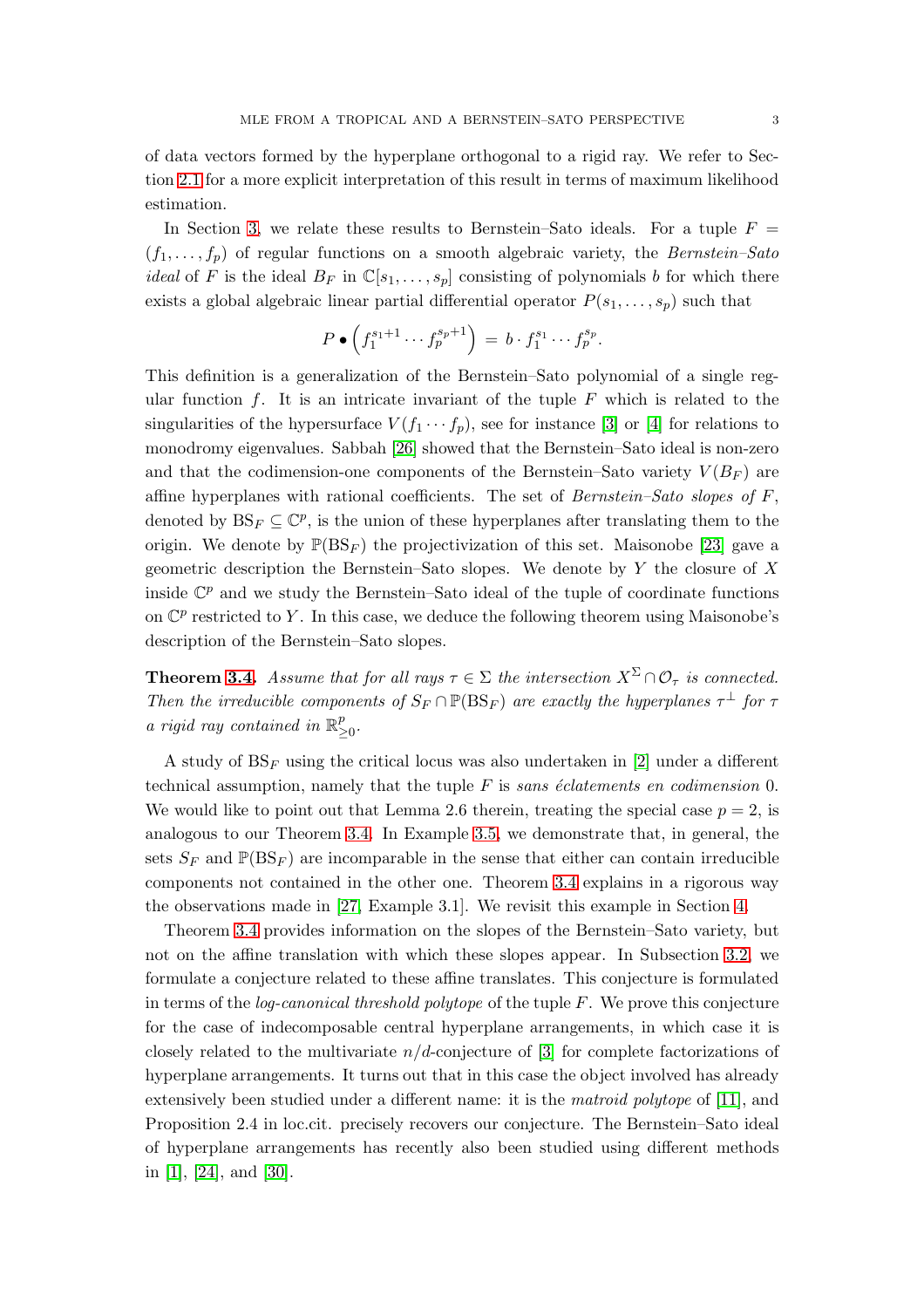In summary, our results connect Tropical Geometry, Bernstein–Sato theory, and Likelihood Geometry. Among others, our article provides new tools for Algebraic Statistics and Particle Physics: in the recent article [\[28\]](#page-18-10), Sturmfels and Telen outline a link of MLE for discrete statistical models to scattering amplitudes.

Notation and conventions. By a *variety* we mean an integral scheme of finite type over the complex numbers, unless explicitly stated otherwise. A property of a variety is called general if it holds true on a Zariski dense open subset of the variety. For a smooth variety X with compactification  $X \hookrightarrow Y$  s.t. Y is smooth and  $E \coloneqq Y \setminus X = \bigcup_{i=1}^q E_i$ is a divisor with irreducible components  $E_i$ , we denote by

$$
E_i^\circ := E_i \setminus \bigcup_{j \neq i} (E_j \cap E_i)
$$

the complement of  $E_i$  by the other components. When X is equipped with a tuple  $F = (f_1, \ldots, f_p)$  of regular functions, we denote by  $H_{E_i}$  the hyperplane

$$
H_{E_i} \coloneqq \{ \text{ord}_{E_i}(f_1)s_1 + \cdots + \text{ord}_{E_i}(f_p)s_p = 0 \} \subseteq \mathbb{P}^{p-1}.
$$

We denote by  $\Delta$  the formal disc Spec C[t], by  $\Delta^{\circ}$  := Spec C((t)) its generic point, and by 0 its closed point.

Acknowledgments. We are grateful to Nero Budur, Johannes Nicaise, Yue Ren, and Bernd Sturmfels for insightful discussions. The first author is supported by a PhD Fellowship from FWO (Research Foundation - Flanders).

### 1. Asymptotic behavior of critical points

<span id="page-3-0"></span>The object of study of this section are smooth varieties X with a p-tuple  $F =$  $(f_1,\ldots,f_p)$  of nowhere vanishing regular functions on X. For  $\alpha = (\alpha_1,\ldots,\alpha_p) \in \mathbb{C}^p$ ,

$$
\operatorname{dlog} f^{\alpha} = \sum_{i=1}^{p} \alpha_i \frac{df_i}{f_i} \in H^0(X, \Omega^1_X)
$$

denotes the *logarithmic differential* of  $f^{\alpha} := f_1^{\alpha_1}$  $f_p^{\alpha_1} \cdots f_p^{\alpha_p}.$ 

**Definition 1.1.** The *critical locus* of F, encoding the zeros of dlog  $f^{\alpha}$ , is defined to be

$$
C_F \coloneqq \left\{ (x, \alpha) \in X \times \mathbb{P}^{p-1} \mid \text{dlog } f^{\alpha}(x) = 0 \right\} \subseteq X \times \mathbb{P}^{p-1}.
$$

Let  $X \hookrightarrow Y$  be a compactification of X and denote by  $E \coloneqq Y \setminus X$  the boundary of this compactification.

**Definition 1.2.** The asymptotic critical locus of F with respect to Y, denoted  $C_{F,Y}$ , is the closure of  $C_F$  inside  $Y \times \mathbb{P}^{p-1}$ , i.e.,  $C_{F,Y} := \overline{C_F}^{Y \times \mathbb{P}^{p-1}}$ .

Denote by  $\pi_1: Y \times \mathbb{P}^{p-1} \to Y$  (resp.  $\pi_2: Y \times \mathbb{P}^{p-1} \to \mathbb{P}^{p-1}$ ) the projection to the first (resp. second) factor.

**Definition 1.3.** The *critical slopes of*  $F$ , denoted  $S_F$ , are defined to be

$$
S_F := \pi_2 \left( C_{F,Y} \cap \pi_1^{-1}(E) \right) \subseteq \mathbb{P}^{p-1}.
$$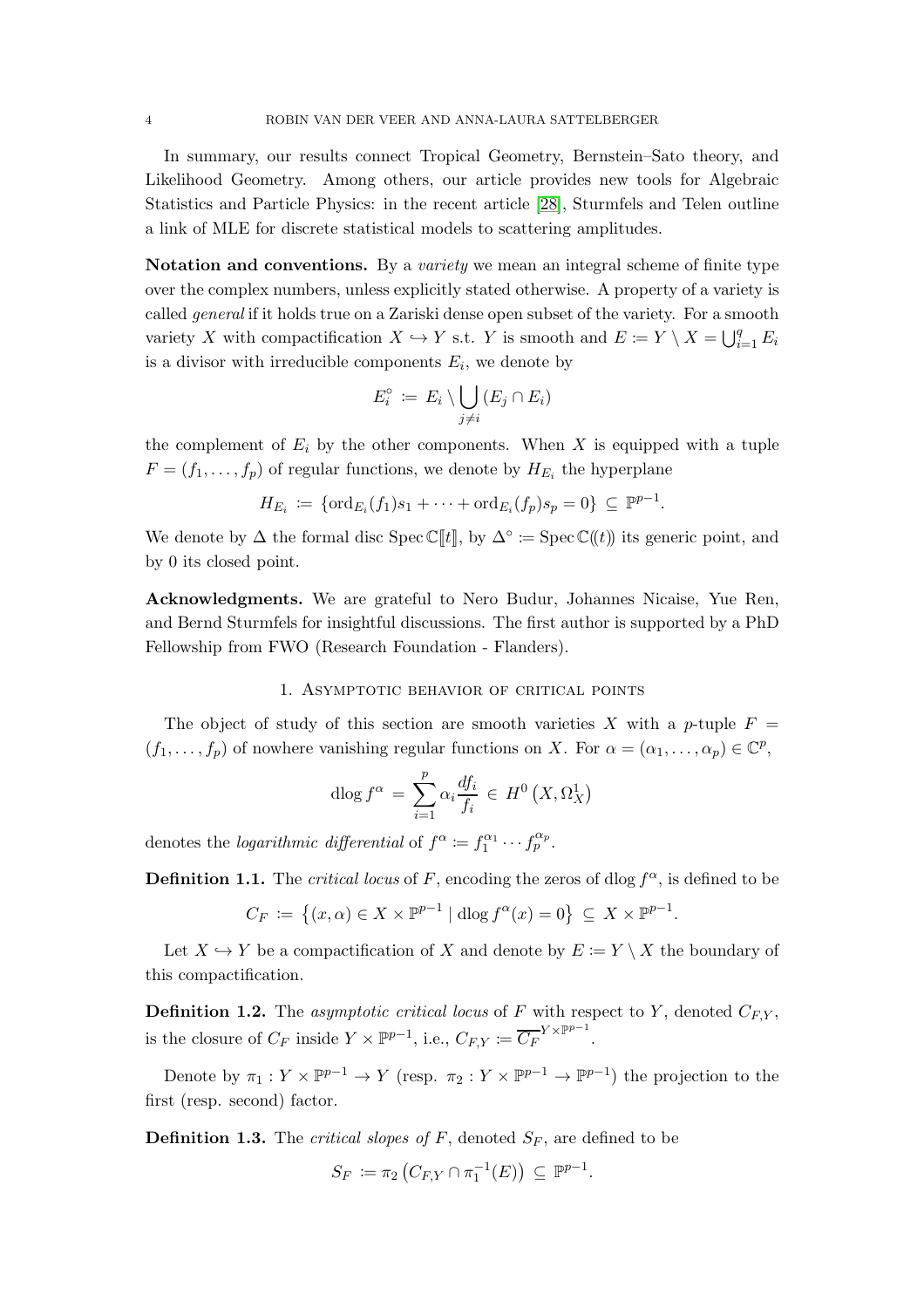The critical slopes are the image of a proper variety and as such a closed subvariety of  $\mathbb{P}^{p-1}$ .

**Lemma 1.4.** Let Z be a variety,  $X \subseteq Z$  a locally closed subvariety and  $x \in Z$  a closed point. Then  $x \in \overline{X}$  if and only if there exists a morphism  $\gamma : \Delta \to Z$  such that  $\gamma(\Delta^{\circ}) \in X$  and  $\gamma(0) = x$ .

*Proof.* The existence of such  $\gamma$  clearly implies that  $x \in \overline{X}$ . For the reverse implication, let  $x \in \overline{X}$ . Take a curve  $C \subseteq Z$  with  $x \in C$  and  $C \cap X \neq \emptyset$ . Let  $\tilde{C}$  denote the normalization of C and choose a point  $\tilde{x} \in \tilde{C}$  lying over x. Since  $\tilde{C}$  is smooth, by the Cohen structure theorem we can construct the required morphism as  $\mathcal{O}_{\overline{X},x} \to \mathcal{O}_{\overline{X},x}$  $\psi_{C,x} \rightarrow \psi_{\tilde{C},\tilde{x}}$  $\cong \mathbb{C}[[t]].$ 

As an immediate consequence, we deduce the following corollary.

<span id="page-4-0"></span>**Corollary 1.5.** A point  $\alpha \in \mathbb{P}^{p-1}$  lies in  $S_F$  if and only if there exists a morphism  $\gamma: \Delta \to Y \times \mathbb{P}^1$  such that  $\gamma(\Delta^{\circ}) \in C_F$  and  $\gamma(0) \in E \times \{\alpha\}.$ 

To keep track of more refined information about the asymptotic behavior of the critical points, we introduce the following subsets of  $\mathbb{Z}^p$ .

**Definition 1.6.** Let Y be a compactification of X, and let  $\alpha \in \mathbb{P}^{p-1}$ . Let  $\pi_1: Y \times$  $\mathbb{P}^{p-1}$  → Y denote the projection to the first factor. We denote by  $Q_{F,\alpha} \subseteq \mathbb{Z}^p$  the set of vectors that arise in the following manner. A vector is in  $Q_{F,\alpha}$  if and only if it is of the form  $(\text{ord}_t(\gamma^*(\pi_1^*f_1)), \ldots, \text{ord}_t(\gamma^*(\pi_1^*f_p))$  for some morphism  $\gamma : \Delta \to Y \times \mathbb{P}^{p-1}$ such that  $\gamma(\Delta^{\circ}) \in C_F$  and  $\gamma(0) \in E \times {\alpha}$ .

For brevity, we denote  $(\text{ord}_t(\gamma^*(\pi_1^*f_1)), \ldots, \text{ord}_t(\gamma^*(\pi_1^*f_p))$  by  $\text{ord}_t(\gamma^*(\pi_1^*F))$ . The following lemma justifies suppressing the compactification in the notations  $S_F$  and  $Q_{F,\alpha}$ .

**Lemma 1.7.** The sets  $S_F$  and  $Q_{F,\alpha}$ ,  $\alpha \in \mathbb{P}^{p-1}$ , do not depend on the choice of a compactification.

*Proof.* We prove the claim for  $S_F$ , the proof for  $Q_{F,\alpha}$  being similar. Let  $j_1 : X \hookrightarrow Y_1$ and  $j_2: X \hookrightarrow Y_2$  be two compactifications of X with boundaries  $E_i = Y_i \setminus X$  and projections  $\pi_{i,1} : C_{F,Y_i} \to \mathbb{P}^{p-1}, i = 1,2$ . Let  $\alpha \in \pi_2(C_{F,Y_1} \cap \pi_{1,1}^{-1}(E_1))$ . By Corollary [1.5](#page-4-0) this is equivalent to the existence of a map  $\gamma: \Delta \to Y_1 \times \mathbb{P}^{p-1}$ , such that

$$
(1) \ \gamma(\Delta^{\circ}) \in C_F \subseteq C_{F,Y_1} \quad (2) \ \pi_{1,1}(\gamma(0)) \in E_1, \text{ and } \quad (3) \ \pi_{1,2}(\gamma(0)) = \alpha.
$$

By properness of  $Y_2 \times \mathbb{P}^{p-1}$ , the restricted morphism  $\gamma^{\circ} : \Delta^{\circ} \to C_F$  can be extended to a morphism  $\tilde{\gamma}: \Delta \to Y_2 \times \mathbb{P}^{p-1}$ . We need to show that  $\tilde{\gamma}(0) \in E_2 \times \{\alpha\}$ . Assume that  $\pi_{2,1}(\tilde{\gamma}(0)) \notin E_2$ . Then  $\pi_1(\tilde{\gamma}(0)) \in X$ . But this is not possible, since then also  $\pi_1(\gamma(0)) \in X$ , since  $\tilde{\gamma}$  and  $\gamma$  agree on  $\Delta^{\circ}$ . Hence  $\pi_{2,1}(\tilde{\gamma}(0)) \in E_2$ . Similarly, we conclude that  $\pi_{2,2}(\tilde{\gamma}(0)) = \alpha$ .

The following observation is immediate from the definitions.

**Lemma 1.8.** The critical slopes of F are given by those  $\alpha \in \mathbb{P}^{p-1}$  for which  $Q_{F,\alpha}$  is non-empty, i.e.,  $S_F = \{ \alpha \in \mathbb{P}^{p-1} \mid Q_{F,\alpha} \neq \emptyset \}.$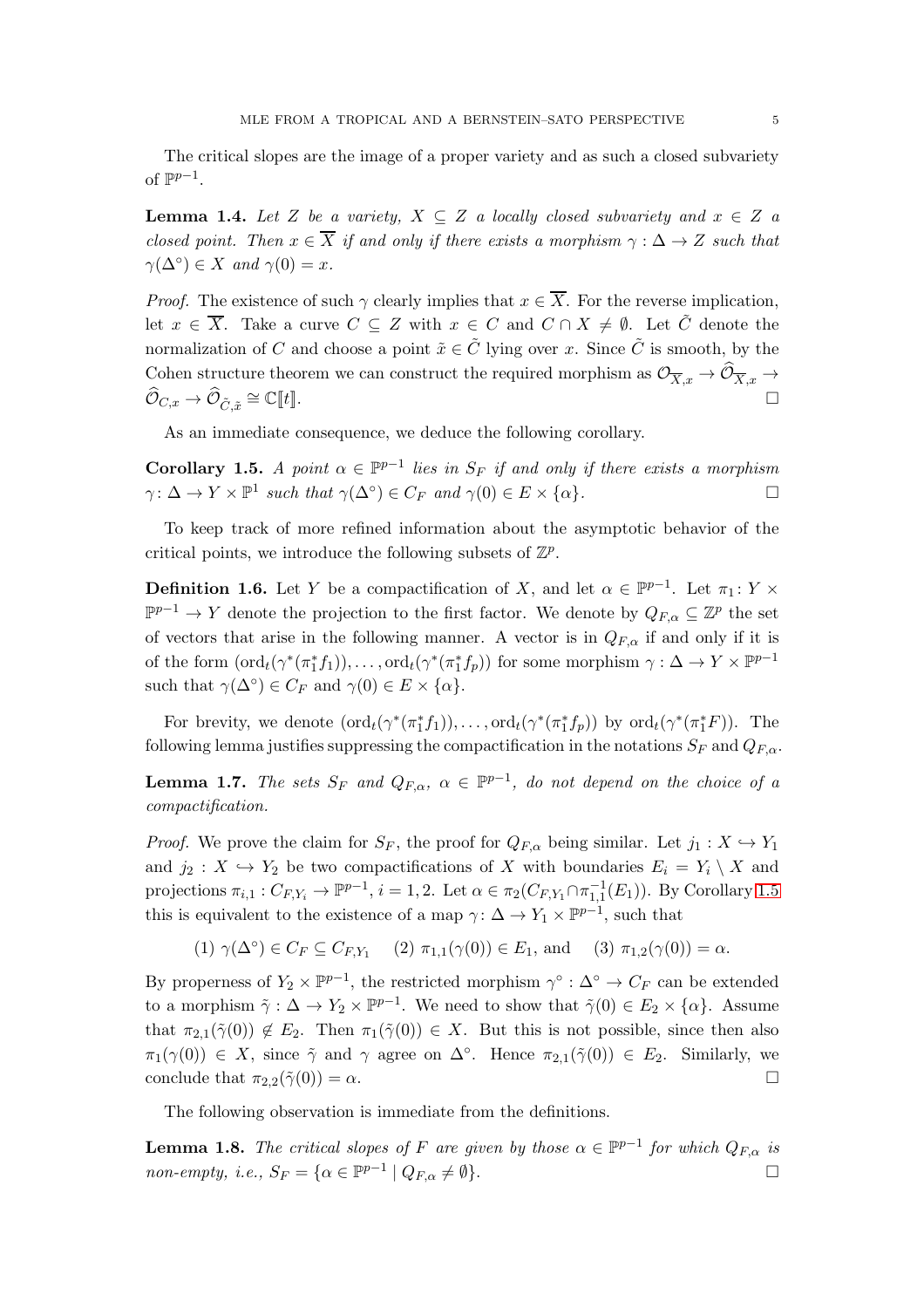<span id="page-5-0"></span>**Proposition 1.9.** Suppose that  $X \hookrightarrow Y$  is a compactification with Y smooth and  $Y \setminus X$ a simple normal crossings divisor E with irreducible components  $E_1, \ldots, E_q$ . Suppose that  $\gamma : \Delta \to Y \times \mathbb{P}^{p-1}$  is such that  $\gamma(\Delta^{\circ}) \in C_F$  and

$$
\gamma(0) \in \bigcap_{j \in J} E_j \times \{\alpha\},\
$$

with  $J \subseteq \{1, \ldots, q\}$ . Then  $\alpha$  is contained in all hyperplanes  $\{H_{E_i}\}_{j \in J}$ , i.e.,

$$
\alpha \in \bigcap_{j \in J} H_{E_j}.
$$

In particular, the critical slopes of F are contained in the union of the  $H_{E_j}$ , i.e.,

$$
S_F \subseteq \bigcup_{i=1}^q H_{E_i}.
$$

*Proof.* The locally free sheaf  $\Omega_U^1$  on U extends to the locally free sheaf  $\Omega_Y^1(\log E) \subseteq$  $j_*\Omega_U^1$  on Y, for which  $\Omega_Y^1(\log(E))|_U = \Omega_U^1$ . It can be verified in local coordinates that for all  $\alpha \in \mathbb{C}^p$ , the form dlog  $f^{\alpha} \in H^0(Y, j_*\Omega_U^1)$  lies in  $H^0(Y, \Omega_Y^1(\log E))$ . We then have the following commutative diagram:

$$
\mathbb{C}^p \longrightarrow H^0 \left( Y, \Omega^1_Y (\log E) \right)
$$
  

$$
H^0 \left( U, \Omega^1_Y (\log E) \right) = H^0 \left( U, \Omega^1_U \right)
$$

The horizontal arrow defines the incidence variety

$$
C_{F,Y}(\log E) \coloneqq \{ (y,\alpha) \mid \mathrm{dlog}\, f^{\alpha}(y) = 0 \} \subseteq Y \times \mathbb{P}^{p-1},
$$

where dlog  $f^{\alpha}$  is regarded as a global section of  $\Omega_Y^1(\log E)$ . We refer to  $C_{F,Y}(\log E)$  as the *logarithmic critical locus of*  $F$ . This is a closed, possibly reducible, subvariety of  $Y \times \mathbb{P}^{p-1}$ . By the commutativity of the diagram above,  $C_F \subseteq C_{F,Y}(\log E)$  and hence also  $C_F \subseteq C_{F,Y} \subseteq C_{F,Y}(\log E)$ . In local coordinates, one verifies that

$$
C_{F,Y} (\log E) \cap \pi_1^{-1} (\cap_{j \in J} E_j) \subseteq (\cap_{j \in J} E_j) \times (\cap_{j \in J} H_{E_j})
$$

and thus also

$$
C_{F,Y} \cap \pi_1^{-1}(\cap_{j\in J}E_j) \subseteq (\cap_{j\in J}E_j) \times (\cap_{j\in J}H_{E_j}).
$$

For a morphism  $\gamma : \Delta \to Y \times \mathbb{P}^{p-1}$  as in the lemma, we thus conclude that

$$
\gamma(0) \in C_{F,Y} \cap (\cap_{j \in J} E_j \times \{\alpha\}) = C_{F,Y} \cap \pi_1^{-1} (\cap_{j \in J} E_j) \cap \pi_2^{-1}(\alpha)
$$
  

$$
\subseteq \pi_1^{-1} (\cap_{j \in J} E_j) \times (\cap_{j \in J} H_{E_j} \cap \{\alpha\}).
$$

In particular,  $(\bigcap_{j\in J} H_{E_j}) \cap {\alpha}$  is non-empty so that indeed  $\alpha \in \bigcap_{j\in J} H_{E_j}$ . The last claim of the lemma follow from the first statement and Lemma [1.5.](#page-4-0)  $\Box$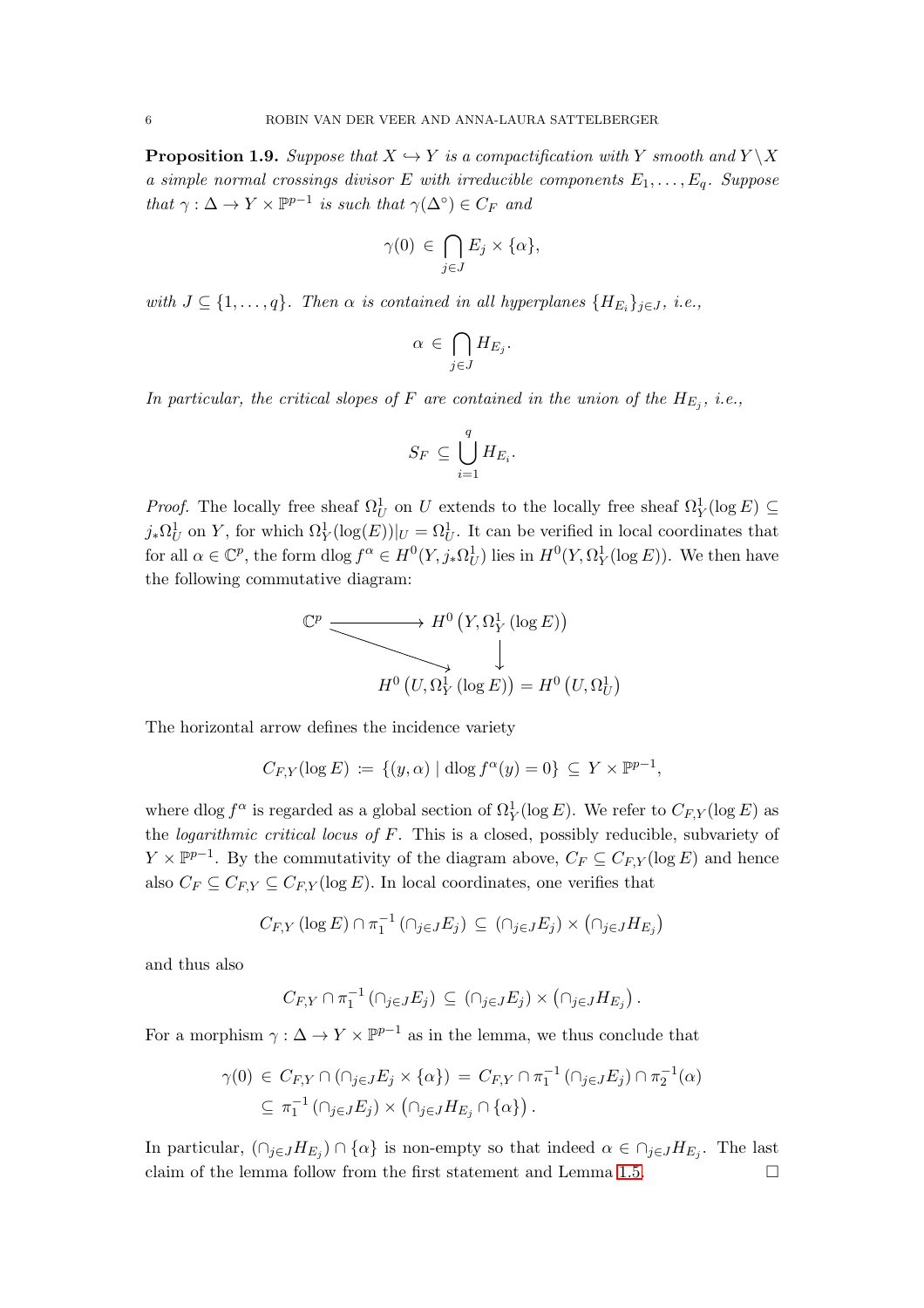#### <span id="page-6-0"></span>2. MAXIMUM LIKELIHOOD ESTIMATION ON SCHÖN VERY AFFINE VARIETIES

In this section, we investigate *schön* very affine varieties. Those varieties allow for a smooth compactification with SNC boundary obtained from combinatorial data, namely from their tropical variety. For background in Tropical Geometry and tropical compactifications, we refer the reader to [\[22\]](#page-18-11), [\[29\]](#page-18-3), and [\[21\]](#page-18-12). We analyze the MLE problem in terms of Tropical Geometry.

<span id="page-6-1"></span>2.1. Zeroes of logarithmic differential forms. Let  $X \subseteq (\mathbb{C}^*)^p$  be a smooth closed subvariety of the algebraic p-torus. We denote by  $t_1, \ldots, t_p$  the coordinate functions on  $(\mathbb{C}^*)^p$  and by  $f_i := t_i | X$  their restrictions to X. We will assume that there exists a fan structure  $\Sigma$  on Trop(X) such that the closure  $X^{\Sigma}$  of X in the associated toric variety  $\mathbb{T}^{\Sigma}$  is proper and smooth and  $X^{\Sigma} \setminus X$  is a simple normal crossings divisor. This is equivalent to assuming that X is schön (see [\[14\]](#page-17-8)). We denote by  $\{\tau_i\}_{i\in I}$  the rays in Σ. The irreducible components of the boundary  $E = X^{\Sigma} \setminus X$  are partitioned by the rays in Σ. Those corresponding to  $\tau$  are the irreducible components  $\{E_{\tau,i}\}\$  of  $E_{\tau} \coloneqq X^{\Sigma} \cap \overline{\mathcal{O}_{\tau}}$ , where  $\mathcal{O}_{\tau} \subseteq \mathbb{T}^{\Sigma}$  is the open torus orbit corresponding to  $\tau$ . We denote the primitive ray generator of the ray  $\tau$  by  $v_{\tau} \in \mathbb{Z}^p$ . Notice that for each component  $E_{\tau,i} \subseteq E_{\tau}$ ,  $\text{ord}_{E_{\tau,i}}(\pi^*_1 F) = v_{\tau}$ . In particular, for each such  $E_{\tau,i}$ ,  $H_{E_{\tau,i}}$  equals  $\tau^{\perp}$ , the hyperplane orthogonal to  $\tau$ . Recall that for each  $\alpha \in \mathbb{C}^p$ , the form  $\text{dlog } f^{\alpha}$  extends to a global section of  $\Omega^1_{X^{\Sigma}}(\log E)$ , i.e., a differential one-form on  $X^{\Sigma}$  with logarithmic poles along E. As in the proof of Proposition [1.9,](#page-5-0) we denote by  $C_{F,X^{\Sigma}}(\log E)$  the logarithmic critical locus of F

$$
C_{F,X^{\Sigma}}(\log E) = \{(x,\alpha) \mid \mathrm{dlog}\, f^{\alpha}(x) = 0\} \subseteq X^{\Sigma} \times \mathbb{P}^{p-1}.
$$

As also stated there, we have have the following containments:

$$
C_F \subseteq C_{F,X^{\Sigma}} = \overline{C_{F,X^{\Sigma}}} \subseteq C_{F,X^{\Sigma}}(\log E).
$$

A priori,  $C_{F,X^{\Sigma}}(\log E)$  can have irreducible components that are contained in  $\pi_1^{-1}(E)$ . However, the following lemma assures that in this situation this cannot be the case.

<span id="page-6-2"></span>**Lemma 2.1** ([\[16\]](#page-18-1)). The logarithmic critical locus  $C_{F,X}(\log E)$  is smooth and irreducible. Thus  $C_{F,X^{\Sigma}}(\log E) = C_{F,X^{\Sigma}}$ .

*Proof.* The morphism  $\Omega_{\mathbb{T}^{\Sigma}}^1(\log(\mathbb{T}^{\Sigma}\setminus\mathbb{T}))|_{X^{\Sigma}} \to \Omega_{X^{\Sigma}}^1(\log E)$  is surjective. This morphism is identified with the morphism  $\mathcal{O}_{X^{\Sigma}}^p \to \Omega_{X^{\Sigma}}^1(\log E)$  mapping the *i*th generator to dlog  $f^{e_i}$ . It follows that the kernel of this morphism has constant rank equal to  $p - n$ and thus is locally free. Since  $C_{FX} \Sigma(\log E)$  is the projectivization of the total space of the vector bundle corresponding to the kernel, it is smooth and irreducible.  $\Box$ 

**Remark 2.2.** These properties of the asymptotic critical locus are not intrinsic to  $X$ , but depend on the chosen compactification. For example, in [\[7\]](#page-17-2), the authors investigate the singularities of  $C_{F,\mathbb{P}^n}$  for hyperplane arrangement complements that are not closed in a tropical compactification but in projective space.

<span id="page-6-3"></span>**Corollary 2.3.** Let  $(x, \alpha) \in C_{F,X}$   $\infty$  (log E)  $\cap \pi_1^{-1}(\cap_{j \in J} E_{\tau_j})$  with J maximal. Then the sum of the primitive ray generators  $\{v_{\tau_j}\}_{j\in J}$  lies in  $Q_{F,\alpha}$ , i.e.,  $\sum_{j\in J} v_{\tau_j} \in Q_{F,\alpha}$ .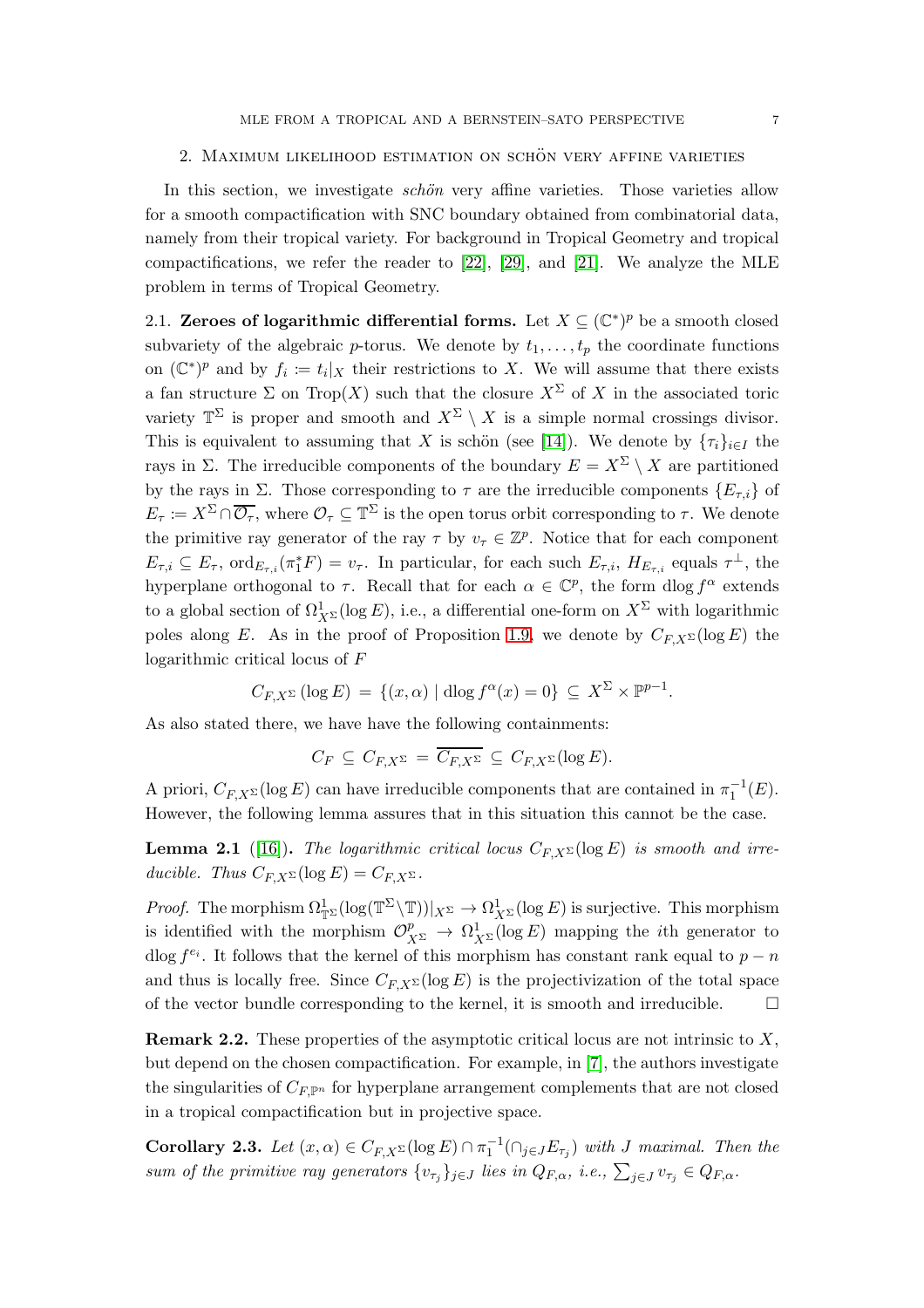*Proof.* By Lemma [2.1,](#page-6-2)  $C_{F,X^{\Sigma}}(\log E)$  is equal to  $\overline{C_F}$ . We argue as in the proof of Lemma [1.5.](#page-4-0) Since  $C_{F,X^{\Sigma}}(\log E)$  is smooth and E has simple normal crossings, there exists a smooth curve  $C \subseteq C_{F,X^{\Sigma}}(\log E)$  through  $(y, \alpha)$  interesting each  $E_{\tau_j}$  transversely. The Cohen structure theorem guarantees the existence of a morphism  $\gamma: \Delta \to C_{F,X^{\Sigma}}(\log E)$  such that  $\gamma(\Delta^{\circ}) \in C_F$  and  $\gamma(0) = (y,\alpha)$ . Since C is smooth and intersects each  $E_{\tau_j}$  transversely, each  $\mathrm{ord}_t(\gamma^* E_{\tau_j}) = 1$ , and hence

$$
\mathrm{ord}_{t} \left( \gamma^* \left( \pi^* F \right) \right) \, = \, \sum_{j \in J} \mathrm{ord}_{t} \left( \gamma^* E_{\tau_j} \right) \mathrm{ord}_{E_{\tau_j}}(F) \, = \, \sum_{j \in J} v_{\tau_j},
$$

concluding the proof.

Let  $\alpha \in H_{E_{\tau}}$ . A local computation shows that the form  $\text{dlog } f^{\alpha}$  has residue 0 along  $E_{\tau}$ . Hence we can restrict dlog  $f^{\alpha}$  to  $E_{\tau}$  to obtain

$$
\mathrm{dlog} f^{\alpha}|_{E_{\tau}} \in H^0\left(E_{\tau}, \Omega^1_{E_{\tau}}\left(\log\left((E - E_{\tau}) \cap E_{\tau}\right)\right)\right).
$$

We define

$$
C_{F,Y,E_{\tau}} := \{ (x,\alpha) \in E_{\tau} \times H_{E_{\tau}} \mid \mathrm{dlog} f^{\alpha}|_{E_{\tau}}(x) = 0 \} \subseteq E_{\tau} \times H_{E_{\tau}}.
$$

By a local computation, one obtains the following description of  $C_{F,Y,E_\tau}$ .

<span id="page-7-1"></span>**Lemma 2.4.** Considering  $C_{F,Y,E_\tau}$  as a subvariety of  $X^{\Sigma} \times \mathbb{P}^{p-1}$  via the inclusion  $E_{\tau} \times H_{E_{\tau}} \hookrightarrow X^{\Sigma} \times \mathbb{P}^{p-1}, C_{F,Y,E_{\tau}}$  coincides with  $C_{F,X^{\Sigma}}(\log E) \cap \pi_1^{-1}(E_{\tau}).$ 

<span id="page-7-2"></span>**Corollary 2.5.** Let  $\alpha \in H_{E_{\tau}}$ . If  $\text{dlog } f^{\alpha}|_{E_{\tau}}$  has a zero on  $E_{\tau}^{\circ}$ , then  $v_{\tau} \in Q_{F,\alpha}$ .

*Proof.* If dlog  $f^{\alpha}|_{E^{\circ}_{\tau}}$  has a zero  $x \in E^{\circ}_{\tau}$ , then  $(x, \alpha) \in C_{F,Y,E_{\tau}}$ , and thus by Lemma [2.4,](#page-7-1)  $(x, \alpha) \in C_{F,X^{\Sigma}}(\log E)$ . The claim then follows from Corollary [2.3.](#page-6-3)

We will use the following theorem of Huh in order to apply Corollary [2.5.](#page-7-2)

<span id="page-7-3"></span>**Theorem 2.6** ([\[16\]](#page-18-1)). Let Z be a smooth very affine variety contained in a torus with coordinates  $t_1, \ldots, t_p$ . Then there exists a Zariski dense open subset of  $\mathbb{C}^p$ , s.t. for all  $\alpha$  in this subset, the form  $\sum_{i=1}^{p} \alpha_i \frac{dt_i}{t_i}$  $\frac{dt_i}{t_i}$  has exactly  $(-1)^{\dim(Z)}\chi(Z)$  many zeroes on Z, all of which are reduced.

In this theorem, smoothness is a necessary assumption—the failure of the statement for singular X is explained in [\[6\]](#page-17-9). Notice that the open boundary components  $E^{\circ}_{\tau}$  are disjoint unions of smooth very affine varieties, since they are contained in the open torus orbit  $\mathcal{O}_{\tau} \cong (\mathbb{C}^*)^{p-1}$ . Hence, Huh's theorem also applies to  $E_{\tau}^{\circ}$ .

Since the open torus orbit  $\mathcal{O}_{\tau}$  is naturally a quotient of  $(\mathbb{C}^*)^p$ , its coordinate ring naturally is a subring of the coordinate ring of  $(\mathbb{C}^*)^p$ . Under this identification, when applying Theorem [2.6](#page-7-3) to  $E^{\circ}_{\tau} \subseteq \mathcal{O}_{\tau}$ , the vector space  $\mathbb{C}^{p-1}$  in which the  $\alpha$  live is naturally identified with  $\tau^{\perp}$ . When applying this theorem to X (and  $E_{\tau}^{\circ}$ , resp.), we denote the Zariski dense subset that appears in the theorem by  $V \subseteq \mathbb{C}^p$  (and by  $V_\tau \subseteq \tau^{\perp}$ , resp.).

<span id="page-7-0"></span>**Theorem 2.7.** Assume that  $\chi(E_\tau^{\circ}) \neq 0$ . Then for all  $\alpha \in V_\tau$ , the primitive ray generator  $v_{\tau}$  is contained in  $Q_{F,\alpha}$ . In particular,  $H_{E_{\tau}} \subseteq S_F$ . Moreover, these are the only codimension-one components of  $S_F$ .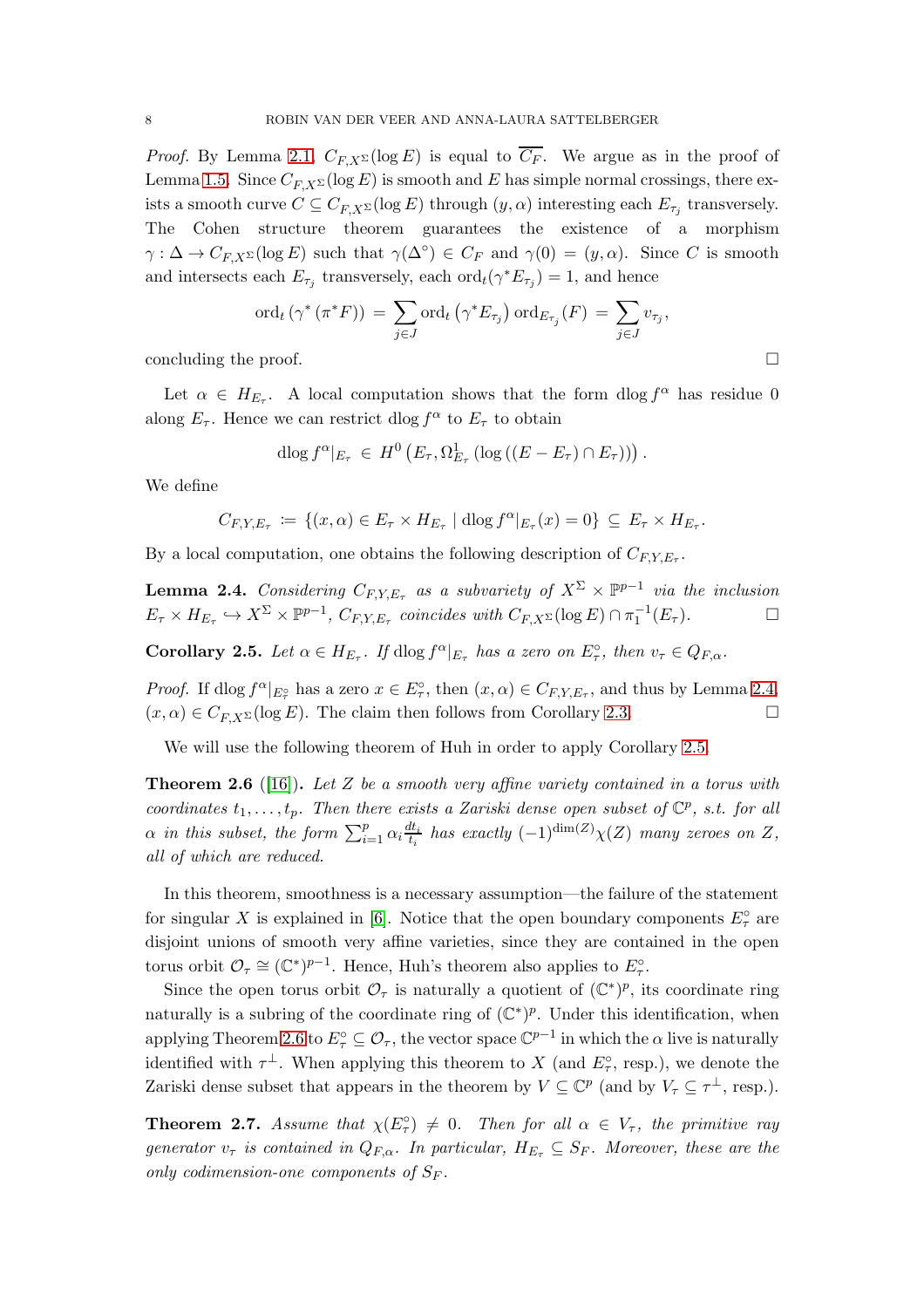*Proof.* Since  $E_{\tau}^{\circ}$  is smooth and very affine, for every  $\alpha \in V_{\tau}$  the form  $\text{dlog } f^{\alpha}|_{E_{\tau}^{\circ}}$  has exactly  $(-1)^{\dim E_{\tau}} \chi(E_{\tau}^{\circ})$  zeroes, all contained in  $E_{\tau}^{\circ}$  by Theorem [2.6.](#page-7-3) The first claim follows from Corollary [2.5.](#page-7-2) Since  $V_{\tau}$  is dense inside  $\tau^{\perp}$  and  $S_F$  is closed, we conclude that  $H_{E_{\tau}} \subseteq S_F$ . We prove the last claim by reasoning the other way round. Let  $\tau'$  be some ray in  $\Sigma$ , and suppose that  $H_{E'_{\tau}} \subseteq S_F$ . Then for all  $\alpha \in H_{E_{\tau'}}$ , there exists  $\gamma : \Delta \to C_{F,X^{\Sigma}}$  with  $\gamma(\Delta^{\circ}) \in C_F$  and  $\gamma(0) \in E \times {\alpha}$ . Choosing  $\alpha$  away from  $\bigcup_{\tau''\neq\tau'} H_{E_{\tau''}}$ , it follows from Proposition [1.9](#page-5-0) that  $\gamma(0) \in E^{\circ}_{\tau'} \times {\alpha}$ . Therefore  $\text{dlog } f^{\alpha}|_{E'_{\tau}}(\pi_1(\gamma(0))) = 0.$  We conclude that for all  $\alpha \in H_{E_{\tau'}}$  the form  $\text{dlog } f^{\alpha}|_{E'_{\tau}}$  has a zero on  $E^{\circ}_{\tau'}$ . Then by Theorem [2.6,](#page-7-3)  $E^{\circ}_{\tau'}$  has non-zero Euler characteristic.

Remark 2.8. Smooth very affine varieties with zero Euler characteristic can still have "resonant"  $\alpha$  for which dlog  $f^{\alpha}$  has a zero. In this case, strict subvarieties of some  $H_{E_{\tau}}$ might show up as an irreducible component of  $S_F$ . For relations to resonance varieties of hyperplane arrangements, we refer to [\[8\]](#page-17-10) and the references given therein.

Recall that we started by taking a fan  $\Sigma$  supported on the tropical variety of X. In general, there are many such  $\Sigma$  and there is no coarsest fan structure on Trop(X). Despite the lack of a coarsest fan structure, Theorem [2.7](#page-7-0) guarantees that some rays are present in every fan structure, namely those for which  $X^{\Sigma} \cap \mathcal{O}_{\tau}$  has non-zero Euler characteristic. We now characterize these rays in terms of initial ideals, under a connectedness assumption. We denote by  $I \triangleleft \mathbb{C}[t_1^{\pm 1}, \ldots, t_p^{\pm 1}]$  the defining ideal of X.

**Definition 2.9.** A ray  $\mathbb{R}_{\geq 0} \cdot \mathbf{w} \subseteq \text{Top}(X)$  is called *rigid* if for all  $\mathbf{v} \in \mathbb{R}^p \setminus \mathbb{R} \mathbf{w}$ ,  $\text{in}_{\mathbf{w}}(I) \neq \text{in}_{\mathbf{w}+\epsilon\mathbf{v}}(I)$  for all  $1 \gg \epsilon > 0$ .

In order to decide in practice if a ray is rigid, one has has to compare the initial ideal of the defining ideal of  $X$  w.r.t. this ray with the initial ideal w.r.t. a relative interior point of all neighboring cones. Rigid rays can also be characterized as follows.

**Lemma 2.10.** The ray  $\tau = \mathbb{R}_{\geq 0} \cdot \mathbf{w}$  is rigid if and only if  $X^{\Sigma} \cap \mathcal{O}_{\tau}$  is not invariant under any non-trivial subtorus of  $\mathcal{O}_{\tau}$ .

*Proof.* The ray  $\tau$  is rigid if and only if  $in_{\mathbf{w}}(I)$  is not homogeneous with respect to any weight vector other than scalar multiples of **w**. In other words,  $\tau$  is rigid if and only if  $\text{in}_{\mathbf{w}}(I)$  is not preserved under any non-trivial subtorus of  $(\mathbb{C}^*)^p$  other than  $\mathbb{T}_{\mathbf{w}} := \{ (t^{w_1}, \ldots, t^{w_p}) \mid t \in \mathbb{C}^* \}.$  The claim then follows from the observation that  $X^{\Sigma} \cap \mathcal{O}_{\tau} = X/\mathbb{T}_{\mathbf{w}} \subseteq \mathcal{O}_{\tau} = (\mathbb{C}^*)^p/\mathbb{T}_{\mathbf{w}}.$ 

Lemma 2.11. In the situation as above, the following two statements hold true.

- (i) If  $\chi(X^{\Sigma} \cap \mathcal{O}_{\tau}) \neq 0$ , then  $X^{\Sigma} \cap \mathcal{O}_{\tau}$  is not preserved by any non-trivial subtorus of  $\mathcal{O}_{\tau}$ .
- (ii) Assume that  $X^{\Sigma}\cap\mathcal{O}_{\tau}$  is connected. If  $X^{\Sigma}\cap\mathcal{O}_{\tau}$  is not preserved by any non-trivial subtorus, then  $\chi(X^{\Sigma} \cap \mathcal{O}_{\tau}) \neq 0$

*Proof.* In this proof, we denote  $X_{\tau} := X^{\Sigma} \cap \mathcal{O}_{\tau}$ . If  $X_{\tau}$  is preserved by a non-trivial subtorus T of  $\mathcal{O}_{\tau}$ , then  $\chi(X_{\tau}) = 0$ , since  $\chi(\mathbb{T}) = 0$ . This proves part (*i*). Now assume that  $X^{\Sigma} \cap \mathcal{O}_{\tau}$  is connected and  $\chi(X_{\tau}) = 0$ . Since X is schön,  $X_{\tau}$  is smooth,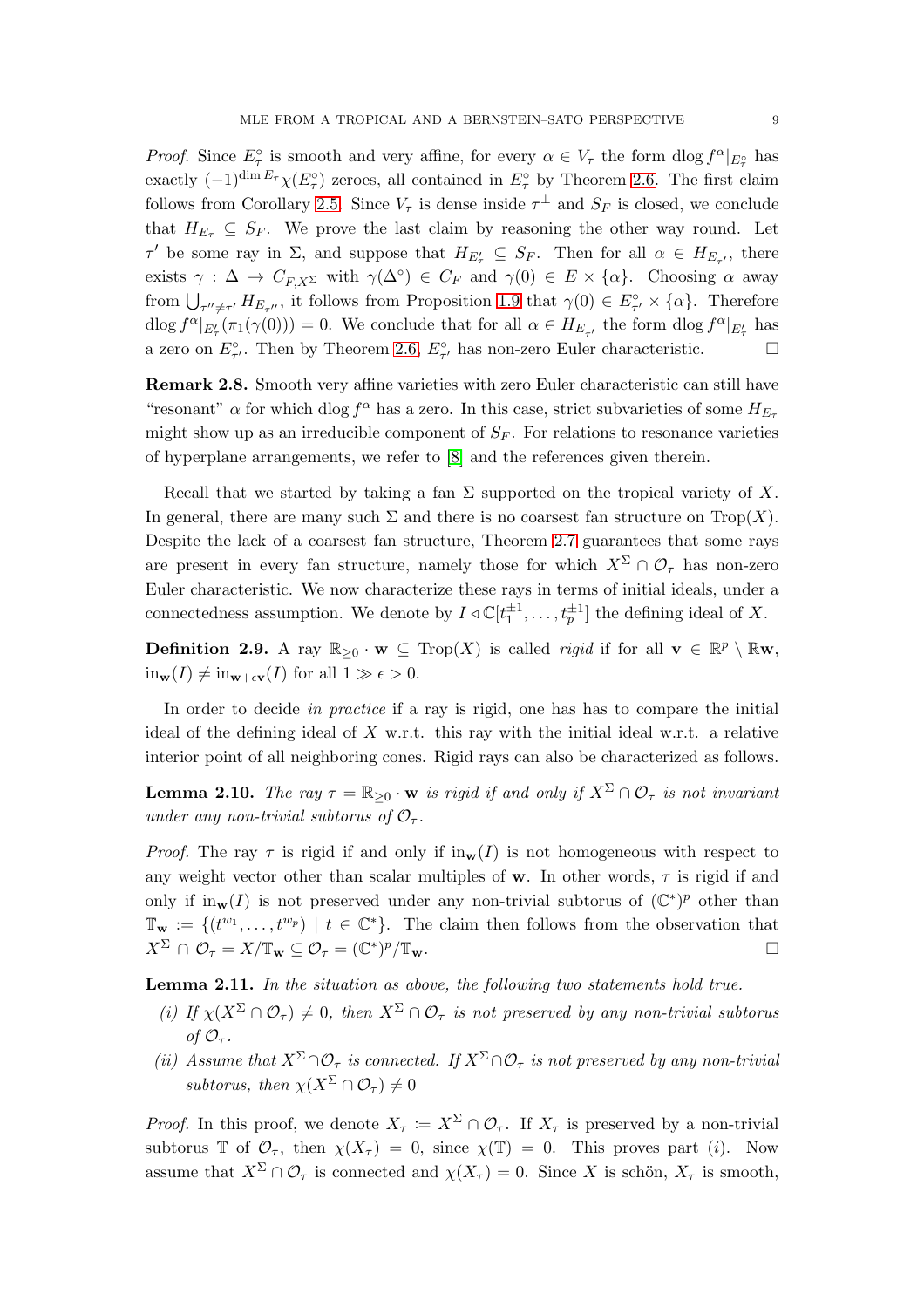and by connectedness it is thus irreducible. Let  $\mathcal F$  be the irreducible perverse sheaf  $\iota_*(\mathbb{C}_{X_{\tau}}[\dim X_{\tau}])$ , where  $\iota$  denotes the inclusion  $X_{\tau} \hookrightarrow \mathcal{O}_{\tau}$ . By [\[13,](#page-17-11) Theorem 0.3],  $\mathcal F$  and hence also  $X_{\tau}$  is preserved by a non-trivial subtorus of  $\mathcal{O}_{\tau}$ .

In summary, we obtain the following implications:

 $\tau$  is rigid  $\Leftrightarrow$   $X^{\Sigma}\cap\mathcal{O}_{\tau}$  is not invariant under any non-trivial subtorus of  $\mathcal{O}_{\tau}$  $\Leftrightarrow \chi\left(X^{\Sigma}\cap\mathcal{O}_{\tau}\right)\neq 0,$ 

where the last implication is a bi-implication if we assume in addition that  $X^{\Sigma}\cap \mathcal{O}_{\tau}$ is connected. Combining this with Theorem [2.7,](#page-7-0) we obtain the following proposition.

<span id="page-9-0"></span>**Proposition 2.12.** Assume that for all  $\tau \in \Sigma$  the intersection  $X^{\Sigma} \cap \mathcal{O}_{\tau}$  is connected. If  $\tau$  is a rigid ray, then for all  $\alpha \in V_{\tau}$ ,  $v_{\tau} \in Q_{F,\alpha}$ . In particular,  $\tau^{\perp} \subseteq S_F$ . This gives a bijection of the rigid rays in  $\text{Top}(X)$  and the codimension-one components of  $S_F$ .  $\Box$ 

<span id="page-9-1"></span>**Example 2.13.** Let  $X' \subseteq \mathbb{C}^2$  be the complement of the arrangement defined by  $f = xy(x - y)(x - 1)$ , the four factors of which form the tuple  $F = (f_1, f_2, f_3, f_4)$ . Mapping X' into  $\mathbb{C}^4$  via the tuple F, its image is

$$
X = V(t_1 - t_4 - 1, t_1 - t_2 - t_3).
$$

The Gröbner fan on Trop(X) has the rays  $e_2, e_3, e_4, -e_2 - e_3, e_1 + e_2 + e_3$ , and  $-e_1$  $e_2 - e_3 - e_4$ . Note that  $-e_2 - e_3$  corresponds to the triple point on the hyperplane at infinity,  $e_1 + e_2 + e_3$  to the triple point at the origin in  $\mathbb{C}^2$ , and  $-e_1 - e_2 - e_3 - e_4$  to the hyperplane at infinity. It follows that the codimension one part of  $S_F$  equals

$$
\{s_1 + s_2 + s_3 + s_4 = 0\} \cup \{s_2 + s_3 = 0\} \cup \{s_1 + s_2 + s_3 = 0\} \cup \bigcup_{i=2}^{4} \{s_i = 0\}.
$$

Notice that  $\{s_1 = 0\}$  does not show up in  $S_F$ . This corresponds to the fact that  $V(f_1) \setminus V(f_2f_3f_4)$  is isomorphic to  $\mathbb{C}^*$  and thus has zero Euler characteristic. In particular, for hyperplane arrangements, the codimension-one components are not in bijection with the dense edges. To understand the relation between the codimensionone components of  $S_F$  and the matroid of the arrangement, we regard  $X'$  as the complement of the projective hyperplane arrangement  $\tilde{f} = uv(u-v)(u-w)w$  inside  $\mathbb{P}^2$ and define  $f_5 \coloneqq w$ . Denote by M the matroid of this arrangement. By [\[11\]](#page-17-6), the rays in the Gröbner fan on Trop $(X) \subseteq \mathbb{R}^4$  are in bijection with the *flacets* of M. Recall that a flat  $F$  is a flacet if it is indecomposable and moreover the contraction by the edge is also indecomposable. A concrete recipe to compute the rays is as follows: take a flacet F and for  $i = 1, ..., 5$  define  $(v_F)_i = 1$  if  $F \subseteq \{f_i = 0\}$  and  $(v_F)_i = 0$  otherwise. Then add a multiple of  $(1, \ldots, 1)$  to  $v_F$  to make the last coordinate equal 0, and then forget the last coordinate. In this example, all dense edges except for  ${f_1 = 0}$  are flacets, and it can easily be verified that the procedure outlined here indeed recovers the 6 rays that we found before.

Finally, let  $E_1 := V(f_1)$ . We notice that for  $\alpha \in \{s_1 = 0\}$ , the form  $\text{dlog } f^{\alpha}|_{E_1}$  is a logarithmic differential form on  $E_1 \cong \mathbb{C}$  with at most a single pole at 0. This means that the form either is zero or it has no zeroes. It is zero if and only if the residue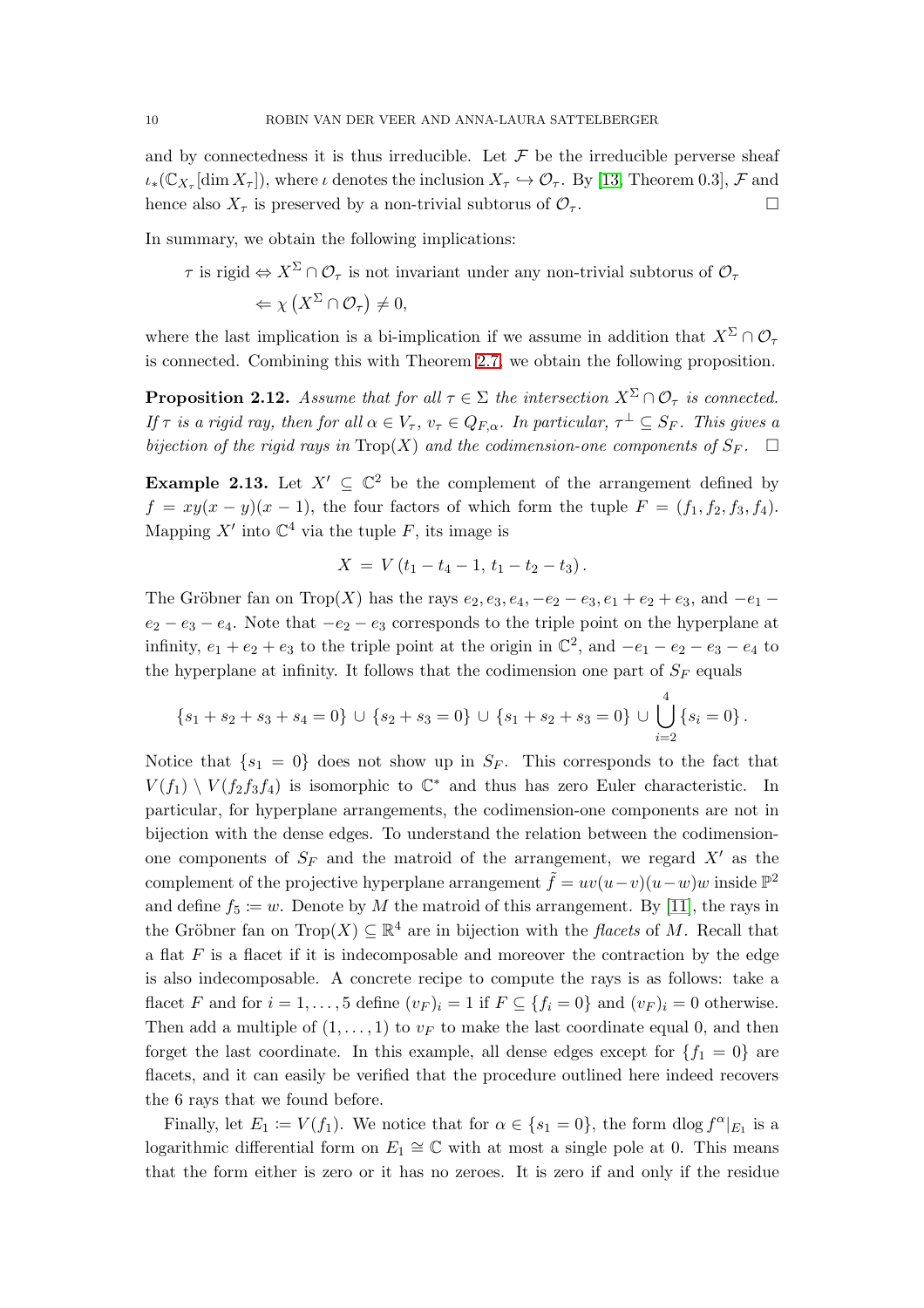at 0 is zero. This residue is equal to  $\alpha_1 + \alpha_2 + \alpha_3$ . It follows that the form  $d\log f^{\alpha}|_{E_1}$ has a zero on  $E_1$  if and only if  $\alpha \in \{s_1 = s_2 + s_3 = 0\}$ . By Corollary [2.5,](#page-7-2) for general such  $\alpha$ ,  $e_1 \in Q_{F,\alpha}$ . In conclusion, although  $E_1$  does not contribute a codimension-one component to  $S_F$ , it does contribute an embedded component, in the sense that

$$
\overline{\pi_2(C_{F,\mathbb{P}^2} \cap \pi_1^{-1}(E_1^c))} = \{s_1 = s_2 + s_3 = 0\}.
$$

<span id="page-10-1"></span>2.2. Maximum likelihood estimation interpretation. Suppose that  $X$  has non-zero Euler characteristic. Then by Theorem [2.6,](#page-7-3) for a general data vector  $\tilde{\alpha}$ , the function  $f^{\tilde{\alpha}}$  has exactly  $(-1)^{\dim X}\chi(X)$  many critical points. This number is also called the maximum likelihood degree and is denoted by  $d_{ML}(X)$ . We denote the Zariski open subset of  $\mathbb{P}^{p-1}$  for which this statement holds true by V. Since the  $E^{\circ}_{\tau}$  are smooth very affine varieties as well, we denote their set of general data vectors by  $V_\tau \subseteq \tau^{\perp}$ . By its very definition, the set  $Q_{F,\tilde{\alpha}}$  describes the behavior of critical points of  $f^{\alpha}$  as  $\alpha$  approaches  $\tilde{\alpha}$ . Keeping this in mind, Corollary [2.5](#page-7-2) states that as  $\alpha$  approaches a  $\tilde{\alpha} \in V_{\tau}$  along a curve in V, at least one of the critical points of  $f^{\alpha}$  approaches the torus orbit corresponding to  $\tau$ . In particular, its limit lies in  $X^{\Sigma} \setminus X$ .

The asymptotic behavior of critical points as described above is particularly explicit in the  $d_{ML}(X) = 1$  case, i.e., when the signed Euler characteristic of X is 1. In this case the maximum likelihood estimate is unique and determined by the rational map

$$
\psi\colon\,\mathbb{P}^{p-1}\dashrightarrow X,
$$

mapping  $\alpha$  to the unique critical point of  $f^{\alpha}$ . Then  $\psi_i := t_i \circ \psi$  are rational functions on  $\mathbb{P}^{p-1}$ . We now translate Theorem [2.7](#page-7-0) into a statement about the  $\psi_i$ . Note that  $v_{\tau} \in Q_{F,\alpha}$  if and only if there exists a morphism  $\gamma : \Delta \to C_{F,X^{\Sigma}}$  with  $\gamma(\Delta^{\circ}) \in C_F$ ,  $\gamma(0) \in (X^{\Sigma} \setminus X) \times \{\alpha\}$ , and  $\text{ord}_t(\gamma^*(\pi_1^* F)) = v_{\tau}$ . By the definition of  $\psi$ , the morphisms  $\pi_1 \circ \gamma$  and  $\psi \circ \pi_2 \circ \gamma$  coincide. It follows that

$$
\mathrm{ord}_{t}\left(\left(\psi\circ\pi_{2}\circ\gamma\right)^{*}F\right)=v_{\tau}.
$$

In other words,  $\text{ord}_t(\psi_i \circ \pi_2 \circ \gamma) = (v_\tau)_i$ . Since this is true for all  $\alpha \in V_\tau$ , we conclude that  $\text{ord}_{\tau^{\perp}}(\psi_i) = (v_{\tau})_i$ . Moreover,  $\psi_i$  has no other zeroes or poles besides the  $\tau^{\perp}$ : such zeroes or poles would induce additional components in  $S_F$  by the same argument, which, by Corollary [2.5,](#page-7-2) is not possible. We deduce the following proposition.

<span id="page-10-0"></span>**Proposition 2.14.** Let X be a schön very affine variety with  $d_{ML}(X) = 1$  and  $\Sigma$  a fan whose support is  $\text{Top}(X)$  s.t. for all rays  $\tau \in \Sigma$ ,  $X^{\Sigma} \cap \mathcal{O}\tau$  is connected. For a rigid ray  $\tau \in \Sigma$ , let  $g_{\tau}$  be a defining equation of  $\tau^{\perp}$ . Then there exist complex numbers  $c_i$  such that

$$
\psi_i = c_i \prod_{\tau \text{ rigid}} g_{\tau}^{(v_{\tau})_i}.
$$

Since  $\psi_i$  is homogeneous, the primitive generators of the rigid rays sum up to 0, i.e.,

$$
\sum_{\tau \text{ rigid}} v_{\tau} = 0.
$$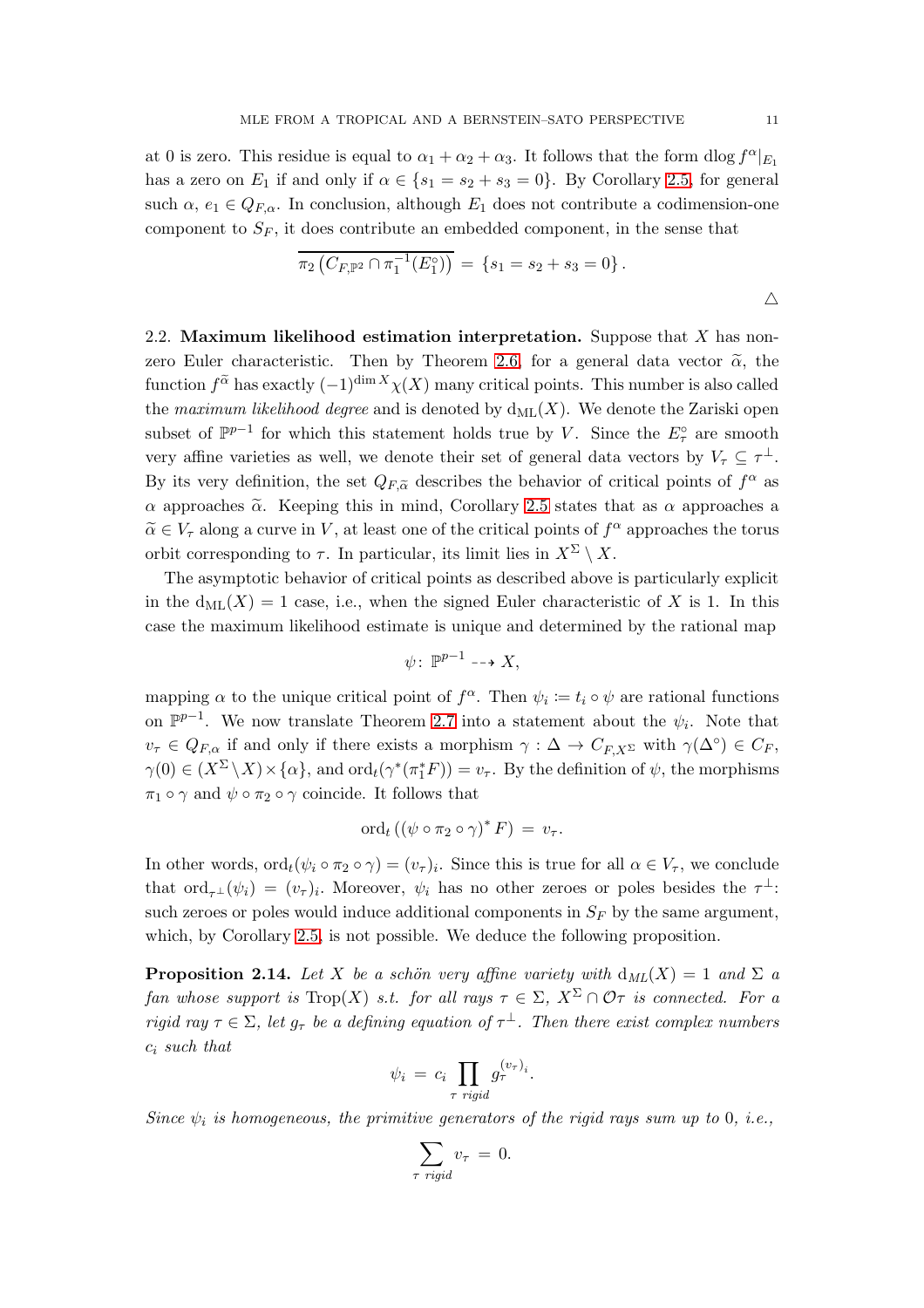The fact that the rigid rays sum up to zero is a special property of schön very affine varieties with ML degree one, as will be demonstrated in Example [2.18.](#page-12-0) Related structure results for general very affine variety with maximum likelihood degree one were obtained in [\[17\]](#page-18-13) and [\[10\]](#page-17-12).

<span id="page-11-1"></span>**Example 2.15.** We continue Example [2.13.](#page-9-1) In this case  $\chi(X) = -1$ . An explicit computation of the morphism  $\psi$  using Mathematica gives the four rational functions

$$
\psi_1 = \frac{s_1 + s_2 + s_3}{s_1 + s_2 + s_3 + s_4}, \qquad \psi_2 = \frac{s_2(s_1 + s_2 + s_3)}{(s_2 + s_3)(s_1 + s_2 + s_3 + s_4)},
$$
  

$$
\psi_3 = \frac{s_3(s_1 + s_2 + s_3)}{(s_2 + s_3)(s_1 + s_2 + s_3 + s_4)}, \qquad \psi_4 = \frac{-s_4}{s_1 + s_2 + s_3 + s_4},
$$

as predicted by Proposition [2.14.](#page-10-0) Note that the rigid rays sum up to zero.  $\triangle$ 

In order to formulate an analogous property for arbitrary maximum likelihood degree, we make use of the following lemma.

<span id="page-11-0"></span>**Lemma 2.16.** Assume that  $X^{\Sigma} \cap \mathcal{O}_{\tau}$  is connected and that  $d_{ML}(X) > 0$ . Let  $\tau$  be a rigid ray and  $\alpha \in V_{\tau}$ . Let  $S \subseteq \mathbb{P}^{p-1}$  be an irreducible smooth curve containing  $\alpha$ whose generic point lies in V and which intersects  $\tau^{\perp}$  transversely. Then there exists a morphism  $\gamma : \Delta \to C_{F,X^{\Sigma}}$  with  $\gamma(\Delta^{\circ}) \in C_F$ ,  $\gamma(0) \in E^{\circ}_{\tau} \times {\alpha}$ ,  $\pi_2(\gamma(\Delta)) \subseteq S$ , and  $\mathrm{ord}_t(\gamma^*(\pi_1^*F)) = v_\tau.$ 

*Proof.* Since  $\alpha \in V$  and  $d_{ML}(X) > 0$ ,  $d \log f^{\alpha}|_{E_{\tau}}$  has a non-empty, zero-dimensional, reduced zero scheme  $Z \subseteq E_\tau^{\circ}$ , by [\[16\]](#page-18-1). Let  $x \in Z$ . We conclude that  $(x, \alpha) \in \pi_2^{-1}(S)$ . Let C be an irreducible component of  $\pi_2^{-1}(S)$  passing through  $(x, \alpha)$ . A local computation reveals that

$$
C_{F,Y} \cap \pi_2^{-1}(S) \cap \pi_1^{-1}(E_{\tau}) = C_{F,Y} \cap \pi_2^{-1}(\{\alpha\}) \cap \pi_1^{-1}(E_{\tau}) = Z.
$$

It follows that  $C \cap \pi_1^{-1}(E_\tau) \subseteq Z$  is zero-dimensional, reduced, and non-empty since it contains  $(x, \alpha)$ . Hence any local equation g for  $\pi_1^{-1}(E_\tau)$  around  $(x, \alpha)$  gives a generator for the maximal ideal of  $\mathcal{O}_{C,(x,\alpha)}$ . By Cohen's structure theorem,  $t \mapsto g$  gives an isomorphism  $\mathbb{C}[[t]] \cong \widehat{\mathcal{O}_{C,(x,\alpha)}}$  giving rise to the morphism  $\gamma : \Delta \to C_{F,Y}$  that we are looking for, since by construction  $\mathrm{ord}_t(\gamma^*E_\tau) = 1$  and thus  $\mathrm{ord}_t(\gamma^*(\pi_1^*F)) = v_\tau$ .  $\Box$ 

Remark 2.17. The difference between this construction and the construction in the proof of Corollary [2.3](#page-6-3) is the fact that in this lemma we start by specifying a curve in  $\mathbb{P}^{p-1}$  along which we approach  $\alpha$  and then lift it to  $C_{F,X^{\Sigma}}$ . Note that the number of components of  $\pi_2^{-1}(S)$  passing through  $(x, \alpha)$  is closely related to [\[18,](#page-18-0) Conjecture 3.19], which essentially predicts that there is only a single component passing through  $(x, \alpha)$ .

We deduce the following consequence for maximum likelihood estimation. Let  $\alpha \in V_{\tau}$  and  $\gamma : \Delta \to \mathbb{P}^{p-1}$  with  $\gamma(\Delta^{\circ}) \in V$  approaching  $\alpha$ . Let S be a system of equations in  $\mathbb{C}[t_1,\ldots,t_p,s_1,\ldots,s_p]$  defining  $C_F$ . Then substitute the components of  $\gamma$  for the  $s_i$ -variables. The system S' obtained like that consists of equations in  $\mathbb{C}[[t]][t_1,\ldots,t_p]$ . A solution  $\tilde{\gamma} \in \mathbb{C}((t))^p$  of this system is a solution of the equation

$$
\mathrm{dlog}\, f^{\gamma(t)}(\tilde{\gamma}(t)) \, \equiv \, 0.
$$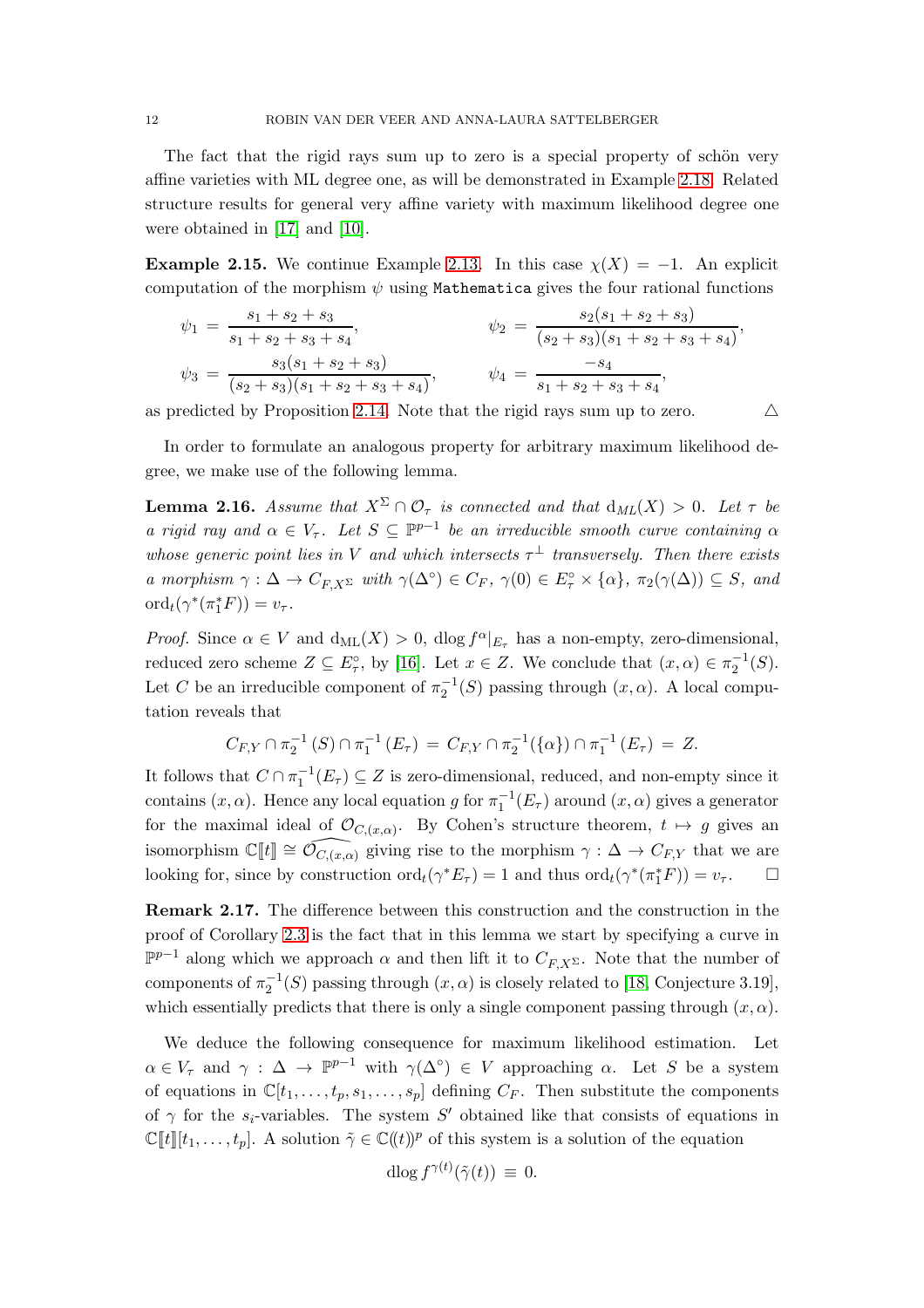Lemma [2.16](#page-11-0) assures that the system  $S'$  has a solution and that moreover it has a solution for which  $\text{ord}_t(\tilde{\gamma}_i) = (v_{\tau})_i$  for all  $i = 1, \ldots, p$ . In practice, in order to approximate such a solution, one does a formal power series substitution  $x_i = \sum_{j=(v_{\tau})_i}^{\infty} c_{i,j} t^j$  into the system  $S'$  and iteratively solves for the  $c_{i,j}$ .

<span id="page-12-0"></span>**Example 2.18.** Let  $g \in \mathbb{C}[x, y]$  be a generic conic through  $(0, 0)$  and write  $g = l + q$  as a sum of a linear and a quadratic part. We embed  $\mathbb{C}^2$  into  $\mathbb{C}^3$  via the tuple  $F = (x, y, g)$ . Denote by  $X := F(\mathbb{C}^2) \cap (\mathbb{C}^*)^3$  the intersection of its image with  $(\mathbb{C}^*)^3$ . This is a hypersurface in  $(\mathbb{C}^*)^3$  cut out by the polynomial  $h \coloneqq t_3 - g(t_1, t_2)$ . Since g is generic for its Newton polygon, X is schön. The rigid rays are given by  $e_1, e_2, e_3, e_1 + e_2 + e_3$ , and  $-e_1 - e_2 - 2e_3$ . We remark that  $d_{ML}(X) = 3$  and that the rigid rays do not sum up to zero, demonstrating that the assumption on the maximum likelihood degree in Proposition [2.14](#page-10-0) is indeed necessary. We now illustrate Lemma [2.16](#page-11-0) for the schön very affine variety X as above. Consider for example the ray  $\tau = -e_1 - e_2 - 2e_3$ . The initial ideal corresponding to this ray is generated by  $t_3 - q(t_1, t_2)$ . It follows that  $X^{\Sigma} \cap \mathcal{O}_{\tau}$ is a copy of  $\mathbb{P}^1$  minus 4 points, and thus has Euler characteristic  $-2$ . This means that as one approaches a general  $\alpha \in \{s_1 + s_2 + 2s_3 = 0\}$ , at least two of the three maximum likelihood estimates of dlog  $t^{\alpha}$  will approach the torus orbit  $\mathcal{O}_{\tau}$ . To make this more explicit, consider for instance  $g = x + y + x^2 + xy + y^2$ , which turns out to be generic enough. Take the point  $(2, 1, -3/2) \in \tau^{\perp}$  and the curve  $t \mapsto (2+t, 1+t, -3/2)$ approaching it. We work on  $\mathbb{C}^2$  for simplicity and compute that the two components of dlog  $f^{\gamma(0)}$  are zero on  $\mathbb{C}^2 \setminus V(f)$  if and only if the following two equations are fulfilled:

$$
x + 2tx - 2x2 + 2tx2 + 4y + 2ty + xy + 2txy + 4y2 + 2ty2 = 0,
$$
  

$$
2x + 2tx + 2x2 + 2tx2 - y + 2ty - xy + 2txy - 4y2 + 2ty2 = 0.
$$

The fact that  $v_\tau = (-1, -1, -2) \in Q_{F,\alpha}$  implies that this system has a solution  $(\eta_1, \eta_2)$ in  $t^{-1}\mathbb{C}[\![t]\!]$ , for which  $g(\eta_1,\eta_2)=c_{-2}t^{-2}+$  higher order terms. With Mathematica, we compute that we indeed have a solution with

$$
\eta_1 = \frac{-7 + \sqrt{33}}{(15 - \sqrt{33})t} + O(1), \quad \eta_2 = \frac{-13 + 3\sqrt{33}}{(60 - 4\sqrt{33})t} + O(1).
$$

This solution converges to  $(1: \frac{1}{8}(-1-\sqrt{33}:0) \in \mathbb{P}^2$ , which is one of the three critical points of  $f^{\alpha}$  on  $\mathbb{P}^2$ . The other ones are  $p_2 = (1 : \frac{1}{8}(-1+\sqrt{33}) : 0)$  and  $p_3 = (3 : -3 : 1)$ . For the point  $p_2$ , we can construct a similar curve to the one found above. The point  $p_3$  is a point in X and thus we get a solution in  $\mathbb{C}[[t]]$  whose first terms are

$$
(3-74t+3508t^2+O(t^3), -3+62t-2948t^2+O(t^3)).
$$

We remark that in the previous example the following equality holds:

$$
\sum_{\tau \text{ rigid}} \chi\left(E_{\tau}^{\circ}\right) \tau \,=\, 0,
$$

in analogy to the second equation in Proposition [2.14.](#page-10-0) It would be interesting to study if this equality holds true in general.

 $\triangle$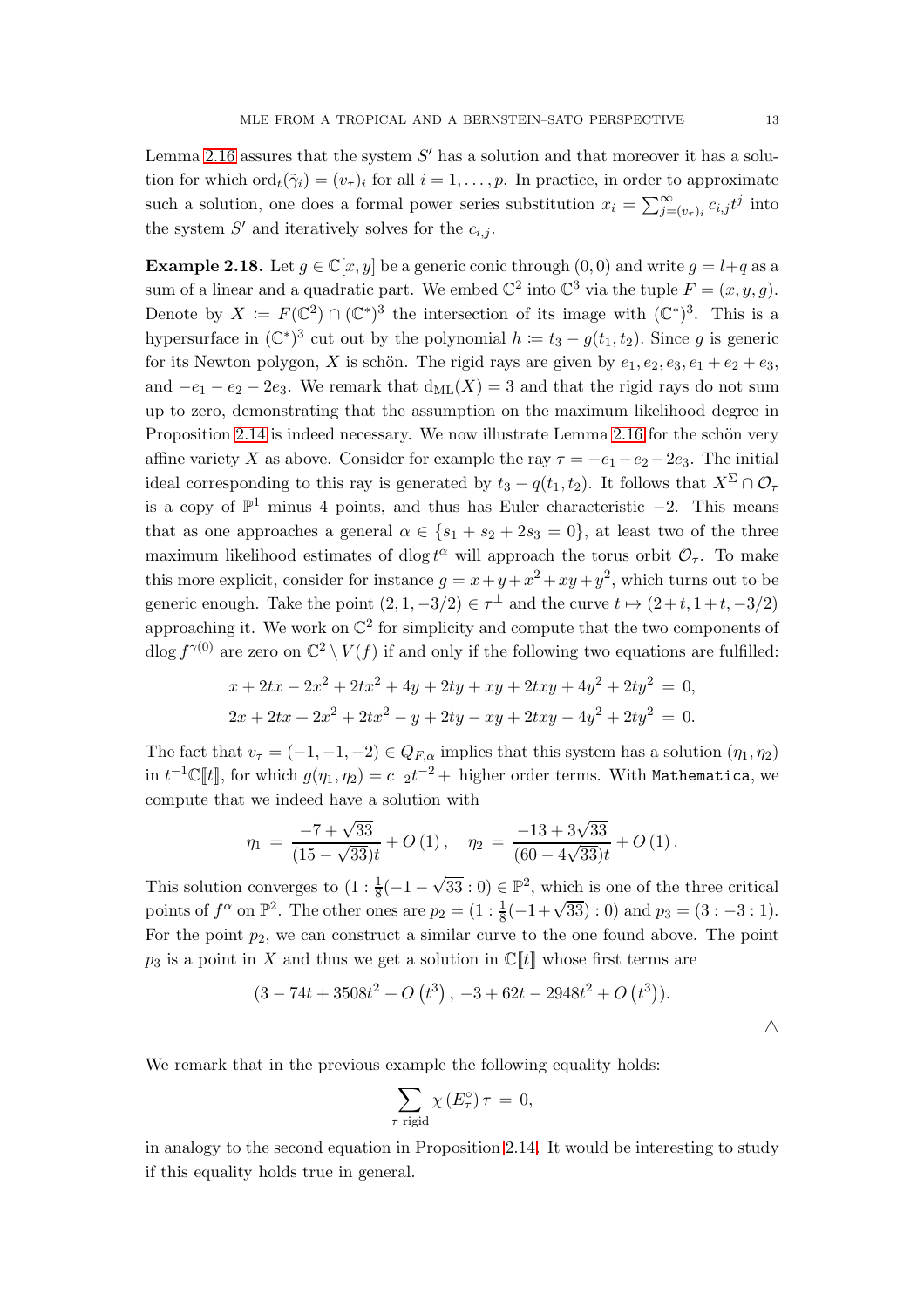#### 3. Bernstein–Sato ideals

<span id="page-13-0"></span>In this section, we investigate Bernstein–Sato ideals and the codimension-one components of their vanishing sets. We explain how those can partially be recovered in terms of  $Q_{F,\alpha}$  and formulate a conjecture relating those codimension-one components to log-canonical threshold polytopes.

3.1. Slopes of Bernstein–Sato ideals. Let  $Y \subseteq \mathbb{C}^p$  be a smooth closed subvariety of affine p-space. We consider the tuple of regular functions  $G = (g_1, \ldots, g_p)$  on Y consisting of the restriction of the coordinates  $t_1, \ldots, t_p$  on  $\mathbb{C}^p$  to Y. We denote their product by  $g := \prod_{i=1}^p g_i$ . We denote by X the very affine variety  $Y \cap (\mathbb{C}^*)^p$  and on it we consider the tuple of nowhere vanishing functions  $F = (f_1, \ldots, f_p)$  consisting of the restriction of the coordinates  $t_1, \ldots, t_p$  on  $\mathbb{C}^p$  to X. For a smooth affine algebraic variety with a tuple of regular functions, the Bernstein–Sato ideal is defined as follows.

**Definition 3.1.** The *Bernstein–Sato ideal* of the tuple G on Y, denoted by  $B_G$ , is the ideal consisting of all polynomials  $b \in \mathbb{C}[s_1,\ldots,s_p]$  for which there exists a differential operator  $P(s_1, \ldots, s_p) \in H^0(Y, \mathcal{D}_Y[s_1, \ldots, s_p])$  such that

$$
P\bullet\left(g_1^{s_1+1}\cdots g_p^{s_p+1}\right) = b\cdot g_1^{s_1}\cdots g_p^{s_p},
$$

where  $\mathcal{D}_Y[s_1,\ldots,s_p] \coloneqq \mathcal{D}_Y \otimes_{\mathcal{O}_Y} \mathcal{O}_Y[s_1,\ldots,s_p]$  is the sheaf of algebraic linear partial differential operators on Y with formal variables  $s_1, \ldots, s_p$  adjoined.

Sabbah [\[26\]](#page-18-5) showed that every codimension-one component of  $V(B_G)$  is an affine hyperplane. The set of *Bernstein–Sato slopes of G*, denoted by  $BS<sub>G</sub>$ , is defined to be the union of these hyperplanes after translating them to the origin. Since this is a homogeneous variety by definition, we will also consider the projective version of this variety, denoted by  $\mathbb{P}(\text{BS}_G) \subseteq \mathbb{P}^{p-1}$ .

<span id="page-13-1"></span>**Theorem 3.2** ([\[23,](#page-18-6) Résultat 6]). Let

$$
W_G \coloneqq \left\{ \left( \sum_{i=1}^p \alpha_i \frac{dg_i}{g_i}(x), \alpha \right) \mid x \in X, \alpha \in \mathbb{C}^p \right\} \subseteq T^*X \times \mathbb{C}^p.
$$

Then

$$
\mathrm{BS}_G = \pi_2 \left( \overline{W_G}^{T^*Y \times \mathbb{C}^p} \cap V \left( \pi_1^* \left( \pi^* g \right) \right) \right),
$$

where  $\pi_1, \pi_2$  are the first and second projection from  $T^*Y \times \mathbb{C}^p$ , and  $\pi : T^*Y \to Y$  is the natural map.

Notice that the description of  $BS<sub>G</sub>$  in this theorem is very similar to the definition of  $S_F$ . There are two differences between the objects. First of all, in the definition of  $S_F$ , the second factor is equal to  $\mathbb{P}^{p-1}$  rather than  $\mathbb{C}^p$ . The second difference is the fact that in the definition of  $S_F$ , the set  $C_F$  is closed inside a compactification of X, whereas in Theorem [3.2,](#page-13-1) the closure of  $W_G$  is taken inside the non-compact affine variety Y. Hence there will be contributions to  $S_F$  from boundary components at infinity that are not relevant from the perspective of the Bernstein–Sato ideal. The following lemma explains how to identify contributions to  $BS<sub>G</sub>$  in terms of  $Q<sub>F,\alpha</sub>$ .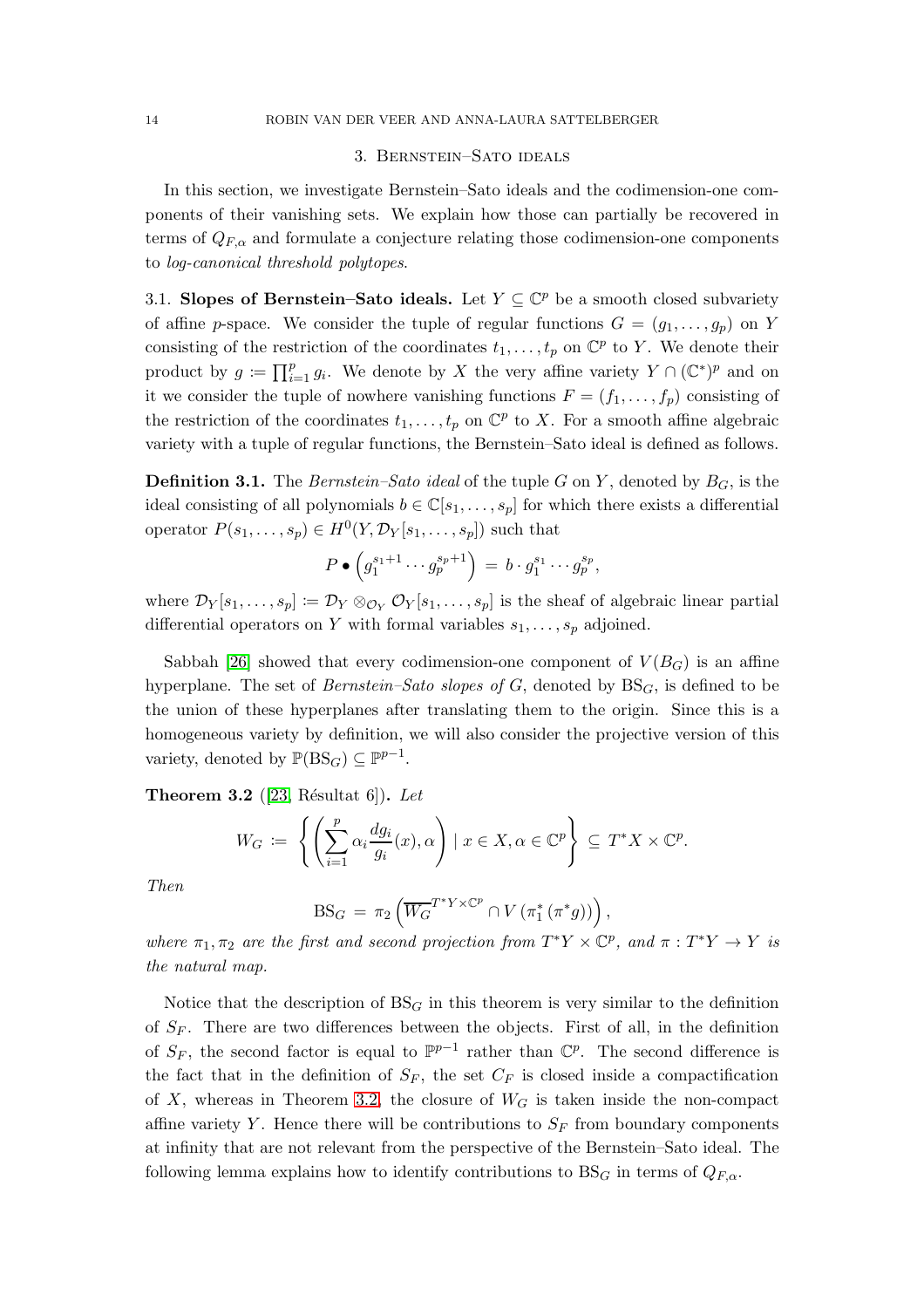<span id="page-14-2"></span>**Theorem 3.3.** Let  $\alpha \in \mathbb{P}^{p-1}$  and denote by  $L_{\alpha} \subseteq \mathbb{C}^p$  the line through the origin corresponding to  $\alpha$ . If  $Q_{F,\alpha} \cap \mathbb{Z}_\geq^p$  $_{\geq 0}^p \neq \emptyset$ , then  $L_\alpha \subseteq \mathrm{BS}_G$ .

*Proof.* Let  $i: Y \hookrightarrow \overline{Y}$  be a compactification of Y, and thus also of X. By the assumption, there exists  $\gamma : \Delta \to \overline{Y} \times \mathbb{P}^{p-1}$  with  $\gamma(\Delta^{\circ}) \in C_F$ ,  $\gamma(0) \in \overline{Y} \setminus X \times \{\alpha\}$ , and such that moreover  $\text{ord}_t(\gamma^*(\pi_1^*f_i)) \geq 0$  for  $i = 1, \ldots, p$ . Notice that  $\gamma(\Delta^{\circ}) \in C_F$ implies that  $\pi_1(\gamma(\Delta^{\circ})) \in X \subset (\mathbb{C}^*)^p$ . Then the fact that  $\text{ord}_t(\gamma^*(\pi_1^*f_i)) \geq 0$  implies that  $\pi_1(\gamma(0)) \in \overline{Y} \cap \mathbb{C}^p = Y$ . This means that  $\pi_1(\gamma(0)) \in Y \setminus X = V(t)$ . Now let  $\tilde{\alpha} \in L_{\alpha}$ . By the local triviality of the tautological line bundle, we get a lift  $\eta : \Delta \to \mathbb{C}^p$ of  $\pi_2 \circ \gamma$  with  $\beta(0) = \tilde{\alpha}$ . Then we obtain

$$
\Delta \stackrel{(\pi_1 \circ \gamma, \eta)}{\longrightarrow} Y \times \mathbb{C}^p \longrightarrow T_Y^* Y \times \mathbb{C}^p,
$$

where  $T_Y^*Y$  denotes the zero section of  $T^*Y$ . By construction, the image of this morphism lies in  $\overline{W_F}$ . Since  $\pi_1(\gamma(0)) \in V(t)$ , we conclude that  $(\pi_1(\gamma(0)), \eta(0)) \in \overline{W_F} \cap V(t)$ and thus, by Theorem [3.2,](#page-13-1)  $\tilde{\alpha} \in BS_G$ .

We denote by  $\mathbb{P}(BS_G)$  the projectivization of the hyperplanes in  $BS_G$ , and by  $X^{\Sigma}$  a tropical compactification of X as in Section [2.](#page-6-0)

<span id="page-14-0"></span>**Theorem 3.4.** Assume that X is schön and that for all  $\tau \in \Sigma$  the intersection  $X^{\Sigma}\cap\mathcal{O}_{\tau}$ is connected. Then the codimension-one irreducible components of  $S_F \cap \mathbb{P}(\text{BS}_G)$  are exactly the hyperplanes  $\tau^{\perp}$  for  $\tau$  a rigid ray contained in  $\mathbb{R}^p$ . *բ*<br>≥0∙

*Proof.* By Proposition [2.12,](#page-9-0) the codimension-one components of  $S_F$  are exactly the hyperplanes  $\tau^{\perp}$  for  $\tau$  a rigid ray. Again by Proposition [2.12,](#page-9-0) all rigid rays lying in  $\mathbb{R}^p_{\geq}$ ≥0 satisfy the condition of Theorem [3.3](#page-14-2) and thus the components  $\tau^{\perp}$  lie in BS<sub>G</sub>. We now show that these indeed recover all components in the intersection. As in Section [2,](#page-6-0) denote by  $\Sigma$  a fine enough fan structure on  $\text{Top}(X)$  such that the closure  $X^{\Sigma}$  of X in the associated toric variety is smooth and the boundary  $X^{\Sigma} \setminus X$  is a simple normal crossing divisor. The same is then true for any refinement of  $\Sigma$ .

Denote by  $\Sigma_{\mathbb{C}^p}$  the standard fan for  $\mathbb{C}^p$ . Let  $\Sigma'$  be a refinement of  $\Sigma$  for which the following is true. If the relative interiors of two cones  $\sigma_1 \in \Sigma'$  and  $\sigma_2 \in \Sigma_{\mathbb{C}^p}$  intersect, then  $\sigma_1 \subseteq \sigma_2$ . Denote by  $X^{\Sigma'}$  the closure of X in the associated toric variety  $\mathbb{T}^{\Sigma'}$ . Let  $\dot{X}$  be the variety obtained by removing from  $X^{\Sigma'}$  all divisors corresponding to rays in  $\Sigma' \setminus \mathbb{R}^p_{\geq}$  $_{\geq 0}^p$ . This gives a log-resolution  $\mu$  :  $\dot{X} \to Y$  of the divisor of t inside Y. Moreover, the irreducible components of the divisor  $\mu^{-1}(V(t))$  are in bijection with the rays in  $\Sigma' \cap \mathbb{R}^p_{\geq}$  $_{\geq 0}^p$ . By [\[5,](#page-17-13) Lemma 4.4.6], the irreducible components of BS<sub>G</sub> are among the hyperplanes orthogonal to the rays in  $\Sigma' \cap \mathbb{R}^p_{\geq}$  $_{\geq 0}^p$ . Let C be any component of  $S_F \cap \mathbb{P}(\text{BS}_G)$ . Since C is in  $\mathbb{P}(\text{BS}_G)$ , we find that  $C = \overline{\tau}^{\perp}$  for some ray  $\tau \in \Sigma' \cap \mathbb{R}^p_{\geq 0}$ *բ*<br>≥0∙ Since C is also a component of  $S_F$ , this ray must be rigid. It follows that C is indeed of the form  $\tau^{\perp}$  for some rigid ray in  $\mathbb{R}^p_{\geq}$  $\sum_{\geq 0}^p$ , concluding the proof.

<span id="page-14-1"></span>Example 3.5. We pick up Example [2.15.](#page-11-1) Using the library dmod.lib [\[20\]](#page-18-14) in the computer algebra system Singular [\[9\]](#page-17-14), we compute the Bernstein–Sato slopes to be

$$
BS_G = \{s_1 + s_2 + s_3 = 0\} \cup \bigcup_{i=1}^4 \{s_i = 0\}.
$$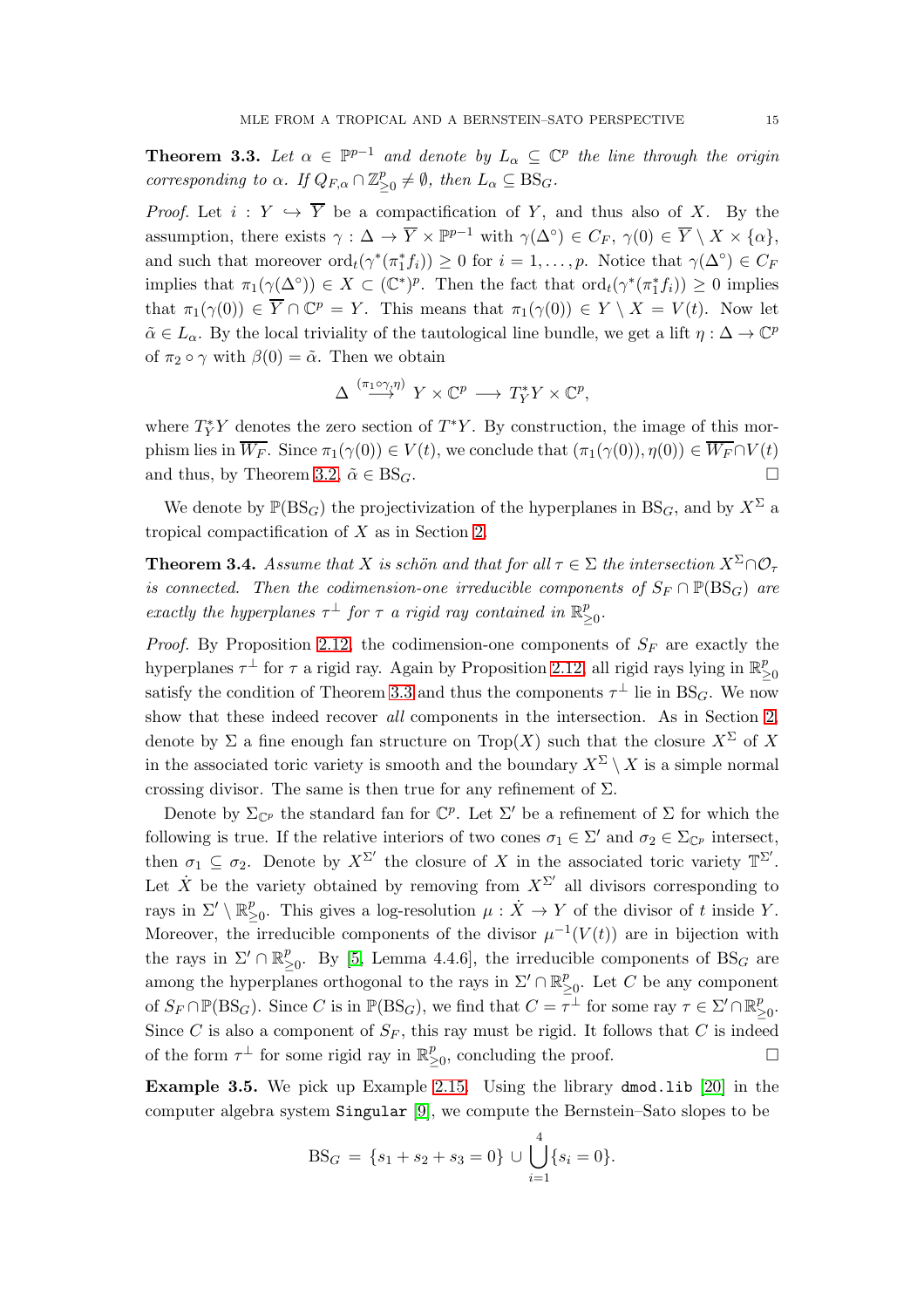It follows that  $S_F$  intersected with the projectivized hyperplanes of  $BS_G$  equals

$$
S_F \cap \mathbb{P}(\text{BS}_G) = \{s_1 + s_2 + s_3 = 0\} \cup \bigcup_{i=2}^4 \{s_i = 0\}.
$$

In particular, the components  $\{s_1 + s_2 + s_3 + s_4 = 0\}$  and  $\{s_2 + s_3 = 0\}$  are contained in  $S_F$  but not in  $BS_G$ . This is explained by Theorem [3.4](#page-14-0) since the rigid rays introducing these components to  $S_F$  are  $-e_1 - e_2 - e_3 - e_4$  and  $-e_2 - e_3$ , which are not contained in  $\mathbb{R}^4_{\geq 0}$ . On the other hand, the component  $\{s_1 = 0\}$  is contained in  $BS_G$  but not in  $S_F$ . This shows that in general the sets of components of  $BS_G$  and  $S_F$  are incomparable. Finally, we combine Corollary [3.4](#page-14-0) with the results of Section [2.2.](#page-10-1) We then find that the linear forms appearing in the MLE as determined in Example [2.15](#page-11-1) are among the defining equations for the hyperplanes in  $BS<sub>G</sub>$ . This explains the geometry behind the observation made in [\[27\]](#page-18-7) suggesting a link between the MLE and the Bernstein–Sato ideal of the parametrization of the algebraic model of the statistical experiment.  $\Delta$ 

<span id="page-15-0"></span>3.2. LCT-polytopes. In the previous section, we partially recovered the Bernstein– Sato slopes in terms of the critical slopes of the very affine variety. We now formulate a conjecture related to the translations using log-canonical threshold (LCT) polytopes.

**Definition 3.6.** Let  $\mu : Y' \to Y$  be a log-resolution of  $V(g)$  with  $\mu^{-1}(V(g)) = \bigcup_{i=1}^{m} E_i$ . Denote by  $a_{ij} \coloneqq \text{ord}_{E_i}(g_j)$  and by  $k_i \coloneqq \text{ord}_{E_i}(K_{Y/X}) + 1$ . The LCT-polytope of F is

$$
\text{LCT}(G) \coloneqq \left\{ (s_1, \ldots, s_p) \in \mathbb{R}^p_{\geq 0} \mid \sum_{j=1}^p a_{ij} s_j \leq k_i \text{ for } i = 1, \ldots, m \right\} \subseteq \mathbb{R}^p_{\geq 0}.
$$

We call an affine hyperplane  $H \subseteq \mathbb{C}^p$  facet-defining if  $\dim(H \cap LCT(G)) = p - 1$ and  $H \cap \text{LCT}(G) \subseteq \partial(\text{LCT}(G))$ . It follows from the proof of Theorem 3.4 that if X is schön with tropical compactification  $X^{\Sigma}$  with connected boundary in the sense of the assumptions in the theorem, the vectors  $(a_{i1}, \ldots, a_{ip})$  can be taken to lie in  $\operatorname{Trop}(X) \cap \mathbb{R}^p_{\geq}$  $\sum_{\geq 0}^p$ . We denote by  $k_{\tau}$  the integer  $\text{ord}_{E_{\tau}}(K_{X^{\Sigma}/X})+1$ . Then there exist rays  $\tau_1, \ldots, \tau_m \in \text{Trop}(X)$  such that

$$
LCT(G) = \left\{ (s_1, ..., s_p) \in \mathbb{R}_{\geq 0}^p \mid \sum_{j=1}^p (\tau_i)_j \, s_j \leq k_{\tau_i} \text{ for } i = 1, ..., m \right\}.
$$

By Theorem [3.4,](#page-14-0) for every rigid ray  $\tau$  in  $\mathbb{R}^p$  $_{\geq 0}^p$ ,  $\tau^{\perp} \in \text{BS}_G$ , i.e.,  $\tau^{\perp}$  is a Bernstein–Sato slope of G. This means precisely that at least one affine translate of  $\tau^{\perp}$  lies in  $V(B_G)$ . A natural candidate for such a translate is the one corresponding to the log-canonical threshold, leading to the following conjecture.

**Conjecture 3.7.** For every rigid ray  $\tau \in \text{Trop}(X) \cap \mathbb{R}^p_{\geq 0}$  $\sum_{\geq 0}^{p}$ ,  $\{(\tau)_1s_1 + \cdots + (\tau)_ps_p = k_{\tau}\}$ is facet-defining.

**Example 3.8.** Let  $Y \subseteq \mathbb{C}^p$  be a linear subspace such that the restrictions of the coordinate functions to Y define a central indecomposable hyperplane arrangement. In this situation, the rigid rays in  $Trop(X)$  are  $(1, \ldots, 1)$  and  $(-1, \ldots, -1)$ . These rays are rigid since  $X$  is homogeneous and they are the only rigid rays since the arrangement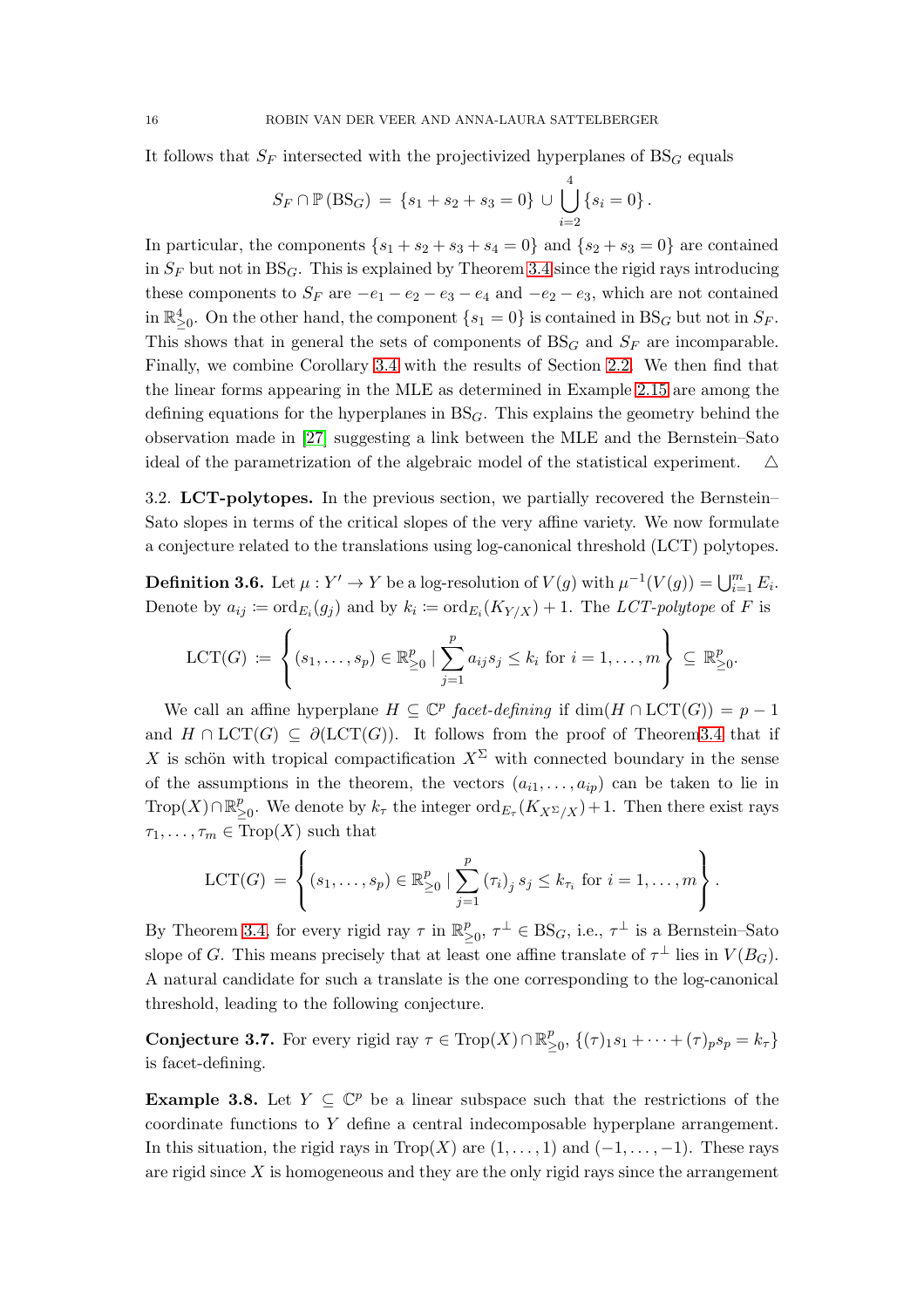is indecomposable. The matroid polytope of the matroid associated to the arrangement is the intersection of  $LCT(G)$  with the hyperplane  $H := \{s_1 + \cdots + s_p = \text{rank}(p)\}.$ It is shown in [\[11\]](#page-17-6) that the matroid polytope has dimension  $p-1$ . Hence H is facetdefining.  $\triangle$ 

#### 4. Example: Flipping a biased coin

<span id="page-16-0"></span>In this section, we pick up and continue the example of flipping a biased coin twice that was studied in [\[10\]](#page-17-12) and [\[27\]](#page-18-7). Consider the smooth curve  $\overline{X}$  in  $\mathbb{P}^2$  defined by the homogeneous polynomial

$$
f = \det \begin{pmatrix} p_0 & p_1 \\ p_0 + p_1 & p_2 \end{pmatrix} = p_0 p_2 - (p_0 + p_1) p_1.
$$

As pointed out in [\[10,](#page-17-12) Example 2], this is the implicit representation of the statistical model describing the following experiment: Flip a biased coin. If it shows head, flip it again. Here, the  $p_0, p_1$  and  $p_2$  are to be thought of as representing the probabilities of three possible outcomes of the experiment. Since these outcomes must sum up to one, we impose the additional condition that  $p_0 + p_1 + p_2 \neq 0$  and hence consider the variety  $\overline{X} \setminus \mathcal{H}$ , where  $\mathcal{H}$  is the collection of hyperplanes  $\{x_0x_1x_2(x_0 + x_1 + x_2) = 0\}$ in  $\mathbb{P}^2$ . We embed  $\overline{X} \setminus \mathcal{H}$  into the 3-torus via the morphism

$$
P: \overline{X} \setminus \mathcal{H} \to (\mathbb{C}^*)^3, \quad (p_0:p_1:p_2) \mapsto \left(\frac{p_0}{p_0+p_1+p_2}, \frac{p_1}{p_0+p_1+p_2}, \frac{p_2}{p_0+p_1+p_2}\right).
$$

We denote by X the image of P and by Y the closure of X inside  $\mathbb{C}^3$ . The ideal defining  $X$  is generated by the two polynomials

$$
t_0t_2 - (t_0 + t_1)t_1
$$
 and  $t_0 + t_1 + t_2 - 1$ .

This ideal of  $\mathbb{C}[t_0, t_1, t_2]$  is prime and hence Y is defined by the same equations. Using Gfan [\[19\]](#page-18-15), we compute that the primitive ray generators in the Gröbner fan of  $Y$  are given by the three rows  $w_1, w_2, w_3$  of the matrix

$$
\begin{pmatrix} 2 & 1 & 0 \ 0 & 1 & 1 \ -2 & -2 & -1 \end{pmatrix} =: \begin{pmatrix} w_1 \\ w_2 \\ w_3 \end{pmatrix}.
$$

Since the tropical variety of  $Y$  is one-dimensional, all three rays are indeed rigid. Hence, by Proposition [2.12,](#page-9-0) the hyperplanes orthogonal to them recover the codimension-one components of  $S_F$ , where  $F = (t_0|_X, t_1|_X, t_2|_X)$ . In other words, the codimension-one part of  $S_F$  is equal to

$$
{2s_0 + s_1 = 0} \cup {s_1 + s_2 = 0} \cup {2s_0 + 2s_1 + s_2 = 0}.
$$

This model has maximum likelihood degree one. We denote the maximum likelihood estimator by  $\psi: \mathbb{P}^2 \dashrightarrow X$ . As described in Proposition [2.14,](#page-10-0) each  $\psi_i = t_i \circ \psi$  is a rational function on  $\mathbb{P}^2$  whose numerator and denominator are products of the linear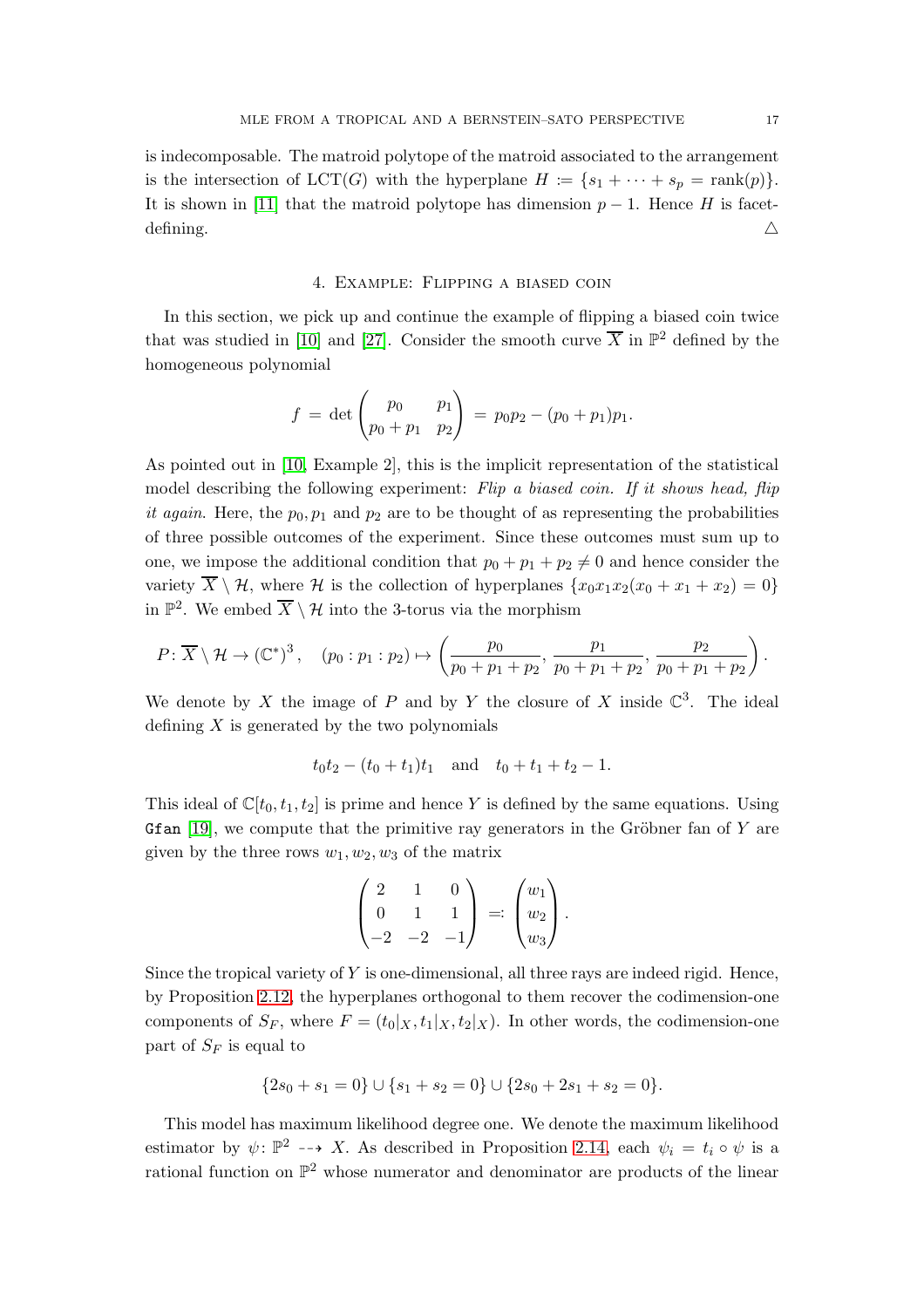terms  $2s_0+s_1$ ,  $s_1+s_2$ , and  $2s_0+2s_1+s_2$ . More precisely, there exist complex constants  $c_1, c_2, c_3$  such that

$$
\psi(s_0, s_1, s_2) = \left( c_1 \frac{\left(2s_0 + s_1\right)^2}{\left(2s_0 + 2s_1 + s_2\right)^2}, c_2 \frac{\left(2s_0 + s_1\right)\left(s_1 + s_2\right)}{\left(2s_0 + 2s_1 + s_2\right)}, c_3 \frac{\left(s_1 + s_2\right)}{\left(2s_0 + 2s_1 + s_2\right)} \right).
$$

For  $c_1 = c_2 = c_3 = 1$ , this recovers the MLE computed in [\[10\]](#page-17-12). Finally, we compute the Bernstein–Sato ideal of the tuple of coordinate functions on  $Y$ . Under the isomorphism

$$
\mathbb{C} \xrightarrow{\cong} Y, \quad x \mapsto (x^2, x(1-x), 1-x),
$$

the tuple  $G = (t_0|_Y, t_1|_Y, t_2|_Y)$  on Y corresponds to the tuple  $(x^2, x(1-x), 1-x)$  on  $\mathbb{C}$ . Using Singular, we find that the Bernstein–Sato ideal of this tuple is generated by

$$
\prod_{k=1}^{3} (2s_0 + s_1 + k) \cdot \prod_{l=1}^{2} (s_1 + s_2 + l)
$$

and thus the Bernstein–Sato slopes of G are

$$
BS_G = V (2s_0 + s_1) \cup V (s_1 + s_2).
$$

Indeed, the components correspond to  $w_1$  and  $w_2$ . The ray  $w_3$  does not contribute to the Bernstein–Sato slopes since it is not contained in  $\mathbb{R}^3_{\geq 0}$ .

## <span id="page-17-0"></span>**REFERENCES**

- <span id="page-17-7"></span><span id="page-17-5"></span>[1] D. Bath. Combinatorially determined zeroes of Bernstein–Sato ideals for tame and free arrangements. arXiv:1909.00547, 2019.
- <span id="page-17-3"></span>[2] J. Briançon, P. Maisonobe, and M. Merle. Eventails associés à des fonctions analytiques.  $Tr. Mat.$ Inst. Steklova, 238:70–80, 2002.
- <span id="page-17-4"></span>[3] N. Budur. Bernstein–Sato ideals and local systems. Ann. Inst. Fourier (Grenoble), 65(2):549–603, 2015.
- <span id="page-17-13"></span>[4] N. Budur, R. van der Veer, L. Wu, and P. Zhou. Zero loci of Bernstein–Sato ideals. To appear in Invent. Math. arXiv:1907.04010, 2019.
- <span id="page-17-9"></span>[5] N. Budur, R. van der Veer, L. Wu, and P. Zhou. Zero loci of Bernstein–Sato ideals – II. arXiv:2001.05728, 2020.
- <span id="page-17-2"></span>[6] N. Budur and B. Wang. Bounding the maximum likelihood degree. Math. Res. Lett., 22(6), 2014.
- <span id="page-17-10"></span>[7] D. Cohen, G. Denham, M. Falk, and A. Varchenko. Critical points and resonance of hyperplane arrangements. Canad. J. Math., 63(5):1038–1057, 2011.
- [8] D. C. Cohen, G. Denham, M. Falk, and A. Varchenko. Vanishing products of one-forms and critical points of master functions. In Arrangements of Hyperplanes — Sapporo 2009, pages 75– 107, Tokyo, Japan, 2012. Mathematical Society of Japan.
- <span id="page-17-14"></span>[9] W. Decker, G.-M. Greuel, G. Pfister, and H. Schönemann. SINGULAR 4-1-3 — A computer algebra system for polynomial computations. <http://www.singular.uni-kl.de>, 2020.
- <span id="page-17-12"></span><span id="page-17-6"></span>[10] E. Duarte, O. Marigliano, and B. Sturmfels. Discrete Statistical Models with Rational Maximum Likelihood Estimates. Bernoulli, 27(1):135–154, 02 2021.
- [11] E. M. Feichtner and B. Sturmfels. Matroid polytopes, nested sets and Bergman fans. Port. Math. Nova Série, 62(4):437-468, 2005.
- <span id="page-17-1"></span>[12] J. Franecki and M. Kapranov. The gauss map and a noncompact Riemann–Roch formula for constructible sheaves on semiabelian varietes. Duke Math. J., 104(1):171–180, 2000.
- <span id="page-17-11"></span><span id="page-17-8"></span>[13] O. Gabber and F. Loeser. Faisceaux pervers  $\ell$ -adiques sur un tore. *Duke Math. J.*, 83(3):501–606, 1996.
- [14] P. Hacking. The homology of tropical varieties. Collect. Math., 59:263–273, 2007.